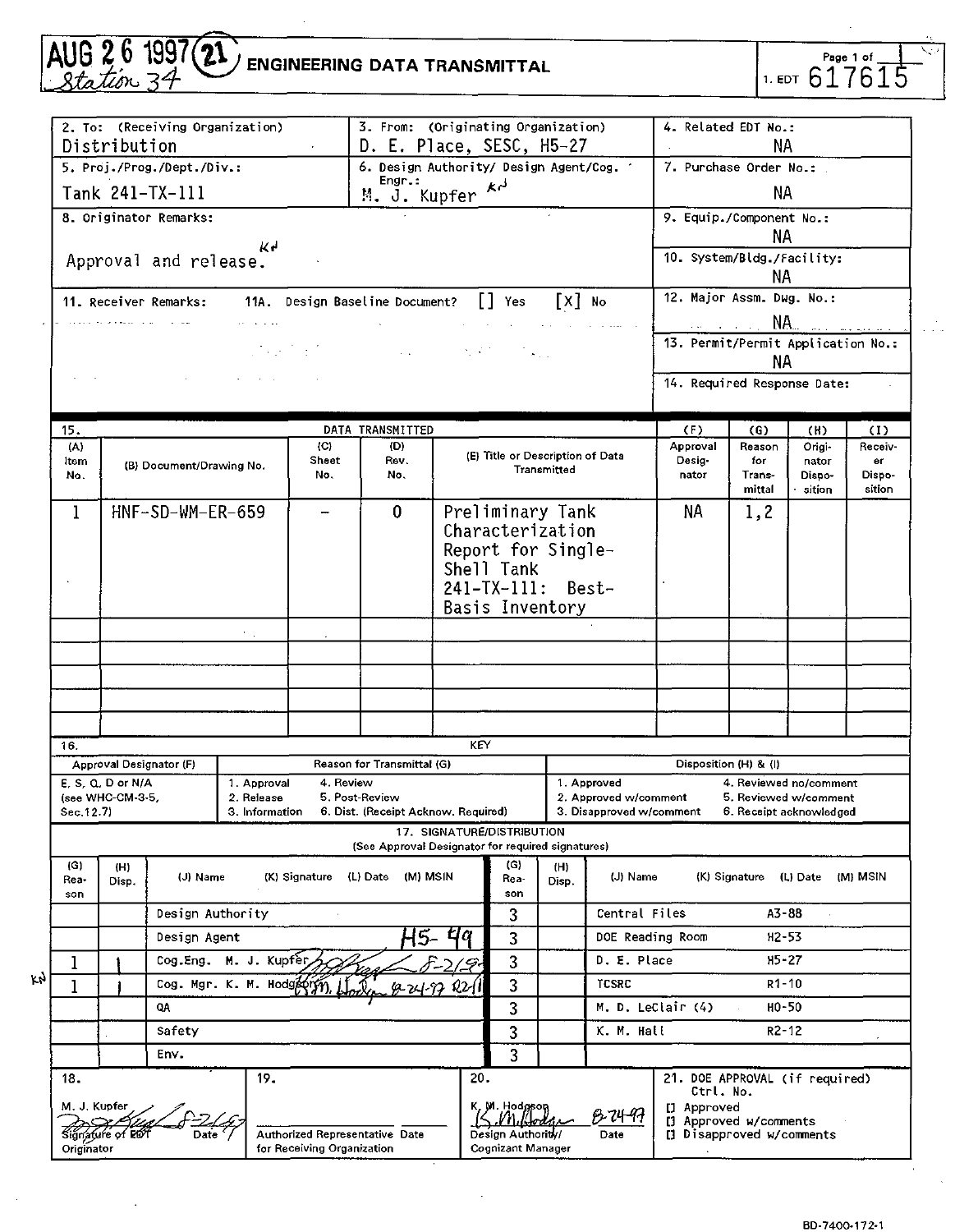# Preliminary Tank Characterization Report for Single-Shell Tank 241-TX-111: Best-Basis Inventory

**D. E. Place** SGN Eurisys Services Corporation, Richland, WA 99352 U.S. Department of Energy Contract DE-AC06-96RL13200

| EDT/ECN: 617615 |           | UC: 712                                        |  |
|-----------------|-----------|------------------------------------------------|--|
| Org Code:       | 74610 km  | Charge Code: N4G3A                             |  |
| B&R Code:       | EW3120074 | Total Pages: 29 $_{\mathscr{K}}\mathscr{\sim}$ |  |

Key Words: TCR, best-basis inventory

Abstract: An effort is underway to provide waste inventory estimates that will serve as standard characterization source terms for the various waste management activities. As part of this effort, an evaluation of available information for single-shell tank 241-TX-lll was performed, and a best-basis inventory was established. This work follows the methodology that was established by the standard inventory task.

TRADEMARK DISCLAIMER. Reference herein to any specific commercial product, process, or service by trade name, trademark, manufacturer, or otherwise, does not necessarily constitute or imply its endorsement, recommendation, or favoring by the United States Government or any agency thereof or its contractors or subcontractors.

Printed in the United States of America. To obtain copies of this document, contact: Document Control Services, P.O. Box 950, Mailstop H6-08, Richland UA 99352, Phone (509) 372-2420; Fax (509) 376-4989.



#### Approved for Public Release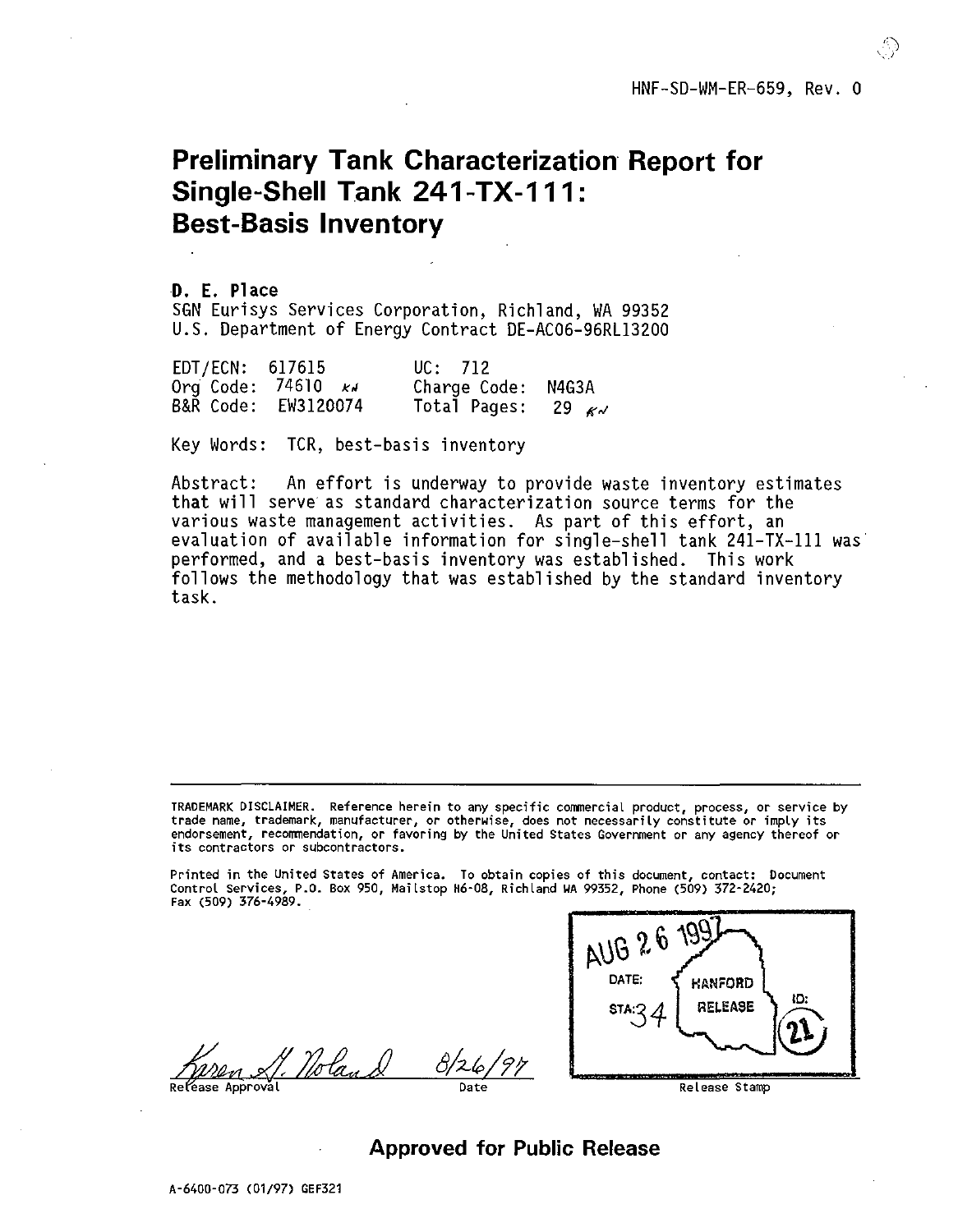# PRELIMINARY TANK CHARACTERIZATION REPORT FOR SINGLE-SHELL TANK 241-TX-lll: BEST-BASIS INVENTORY

July 1997

D. E. Place SGN Eurisys Services Corporation Richland, Washington

> Prepared for U.S. Department of Energy Richland, Washington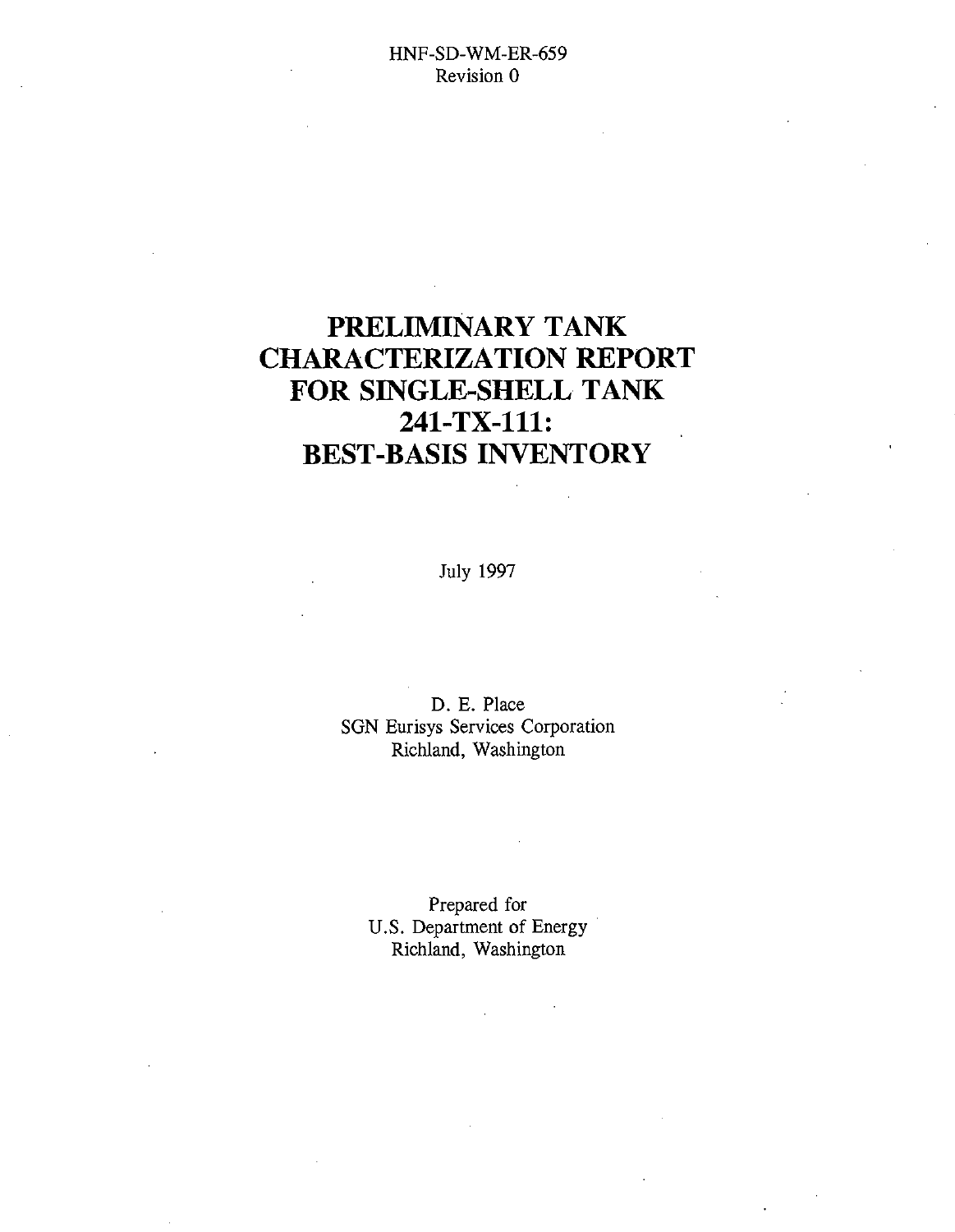### **PRELIMINARY TANK CHARACTERIZATION REPORT FOR SINGLE-SHELL TANK 241-TX-lll: BEST-BASIS INVENTORY**

This document is a preliminary Tank Characterization Report (TCR). It only contains the current best-basis inventory (Appendix D) for single-shell tank 241-TX-lll. No TCRs have been previously issued for this tank, and current core sample analyses are not available. The best-basis inventory, therefore, is based on an engineering assessment of waste type, process flowsheet data, early sample data, and/or other available information.

The *Standard Inventories of Chemicals and Radionuclides in Hanford Site Tank Wastes* (Kupfer et al. 1997) describes standard methodology used to derive the tank-by-tank best-basis inventories. This preliminary TCR will be updated using this same methodology when additional data on tank contents become available.

#### **REFERENCE**

Kupfer, M. J., A. L. Boldt, B. A. Higley, K. M. Hodgson, L. W. Shelton, B. C. Simpson, and R. A. Watrous (LMHC), S. L. Lambert, and D. E. Place (SESC), R. M. Orme (NHC), G. L. Borsheim (Borsheim Associates), N. G. Colton (PNNL), M. D. LeClair (SAIC), R. T. Winward (Meier Associates), and W. W. Schulz (W^S Corporation), 1997, *Standard Inventories of Chemicals and Radionuclides in Hanford Site Tank Wastes,* HNF-SD-WM-TI-740, Rev. 0, Lockheed Martin Hanford Corporation, Richland, Washington.

1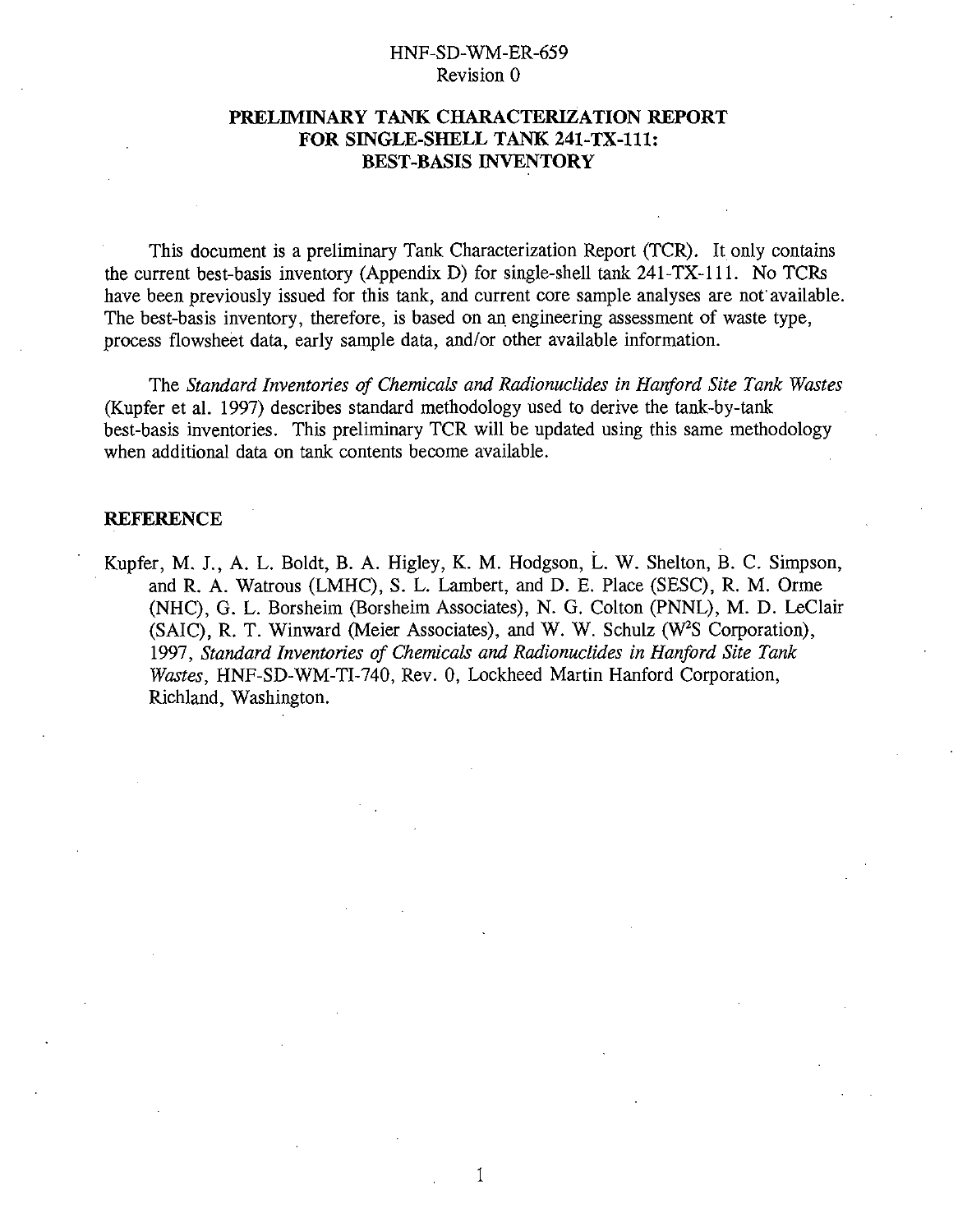# APPENDIX D

# EVALUATION TO ESTABLISH BEST-BASIS INVENTORY FOR SINGLE-SHELL TANK 241-TX-lll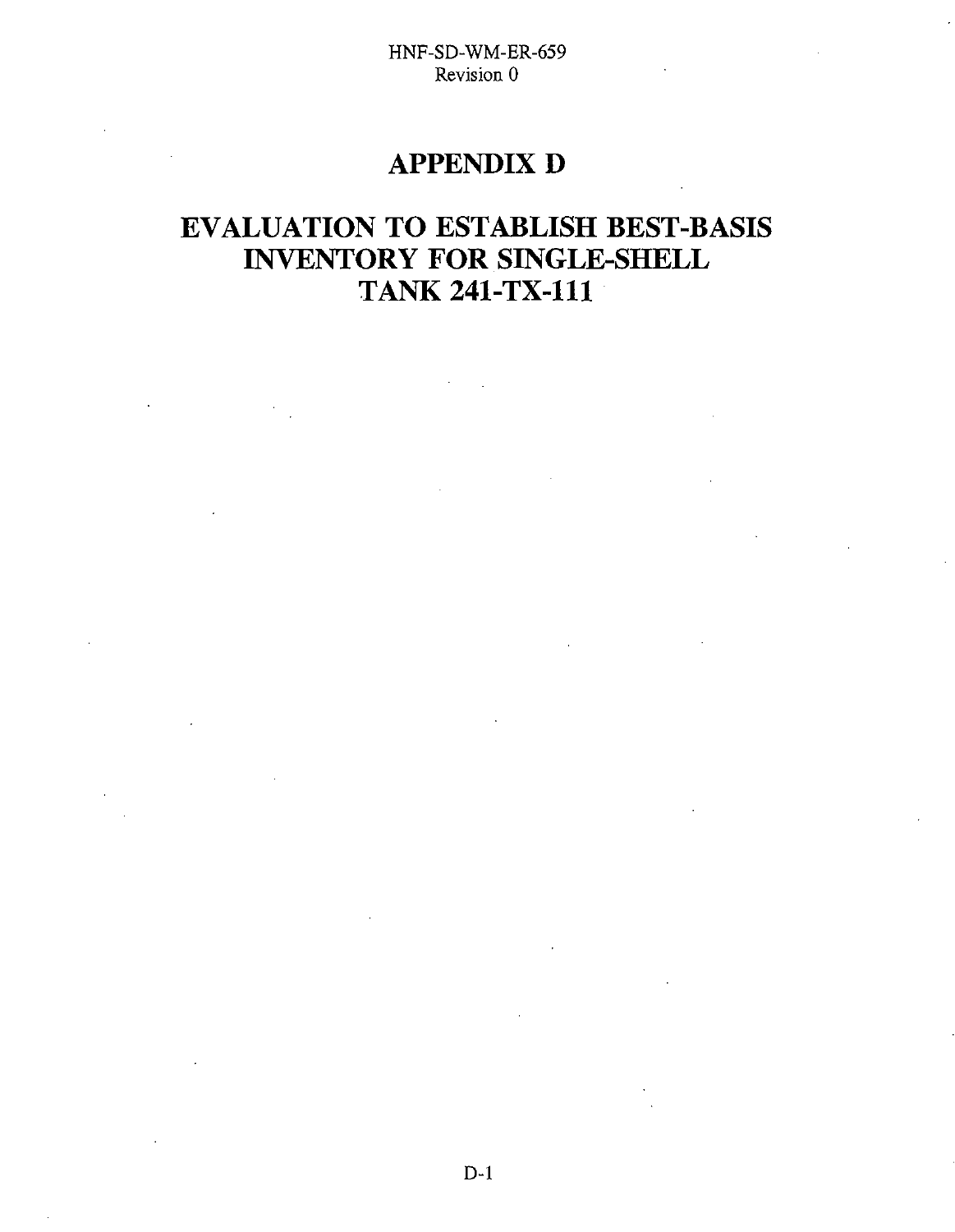This page intentionally left blank.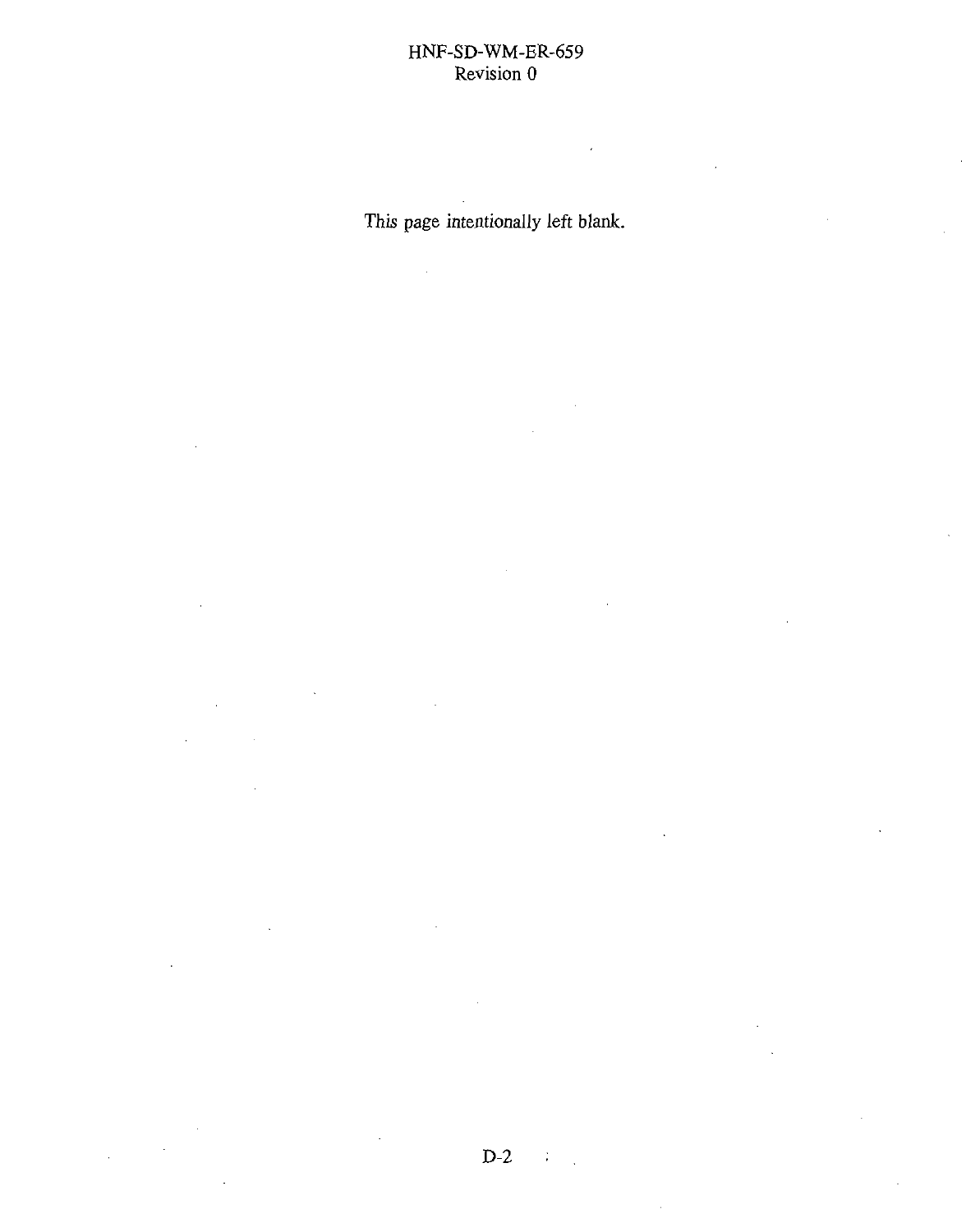#### **APPENDIX D**

#### **EVALUATION TO ESTABLISH BEST-BASIS INVENTORY FOR SINGLE-SHELL TANK 241-TX-lll**

An effort is underway to provide waste inventory estimates that will serve as standard characterization source terms for the various waste management activities (Hodgson and LeClair 1996). As part of this effort, an evaluation of available information for single-shell tank 241-TX-lll was performed, and a best-basis inventory was established. This work, detailed in the following sections, follows the methodology that was established by the standard inventory task.

#### **D1.0 CHEMICAL INFORMATION SOURCES**

Available chemical and radiological inventory estimates for tank 241-TX-lll consist only of the inventory estimate generated by the Hanford Defined Waste (HDW) model (Agnew et al. 1996).

#### **D2.0 COMPARISON OF COMPONENT INVENTORY VALUES**

The tank 241-TX-lll chemical and radionuclide inventory predicted by the HDW model (Agnew et al. 1996) is provided in Table D2-1. The chemical species are reported without charge designation per the best-basis inventory convention.

|                 | $\cdots$                                      |  |  |  |  |
|-----------------|-----------------------------------------------|--|--|--|--|
| Analyte         | Hanford Defined Waste model <sup>a</sup> (kg) |  |  |  |  |
| Al              | 39,400                                        |  |  |  |  |
| Bi              | 1,960                                         |  |  |  |  |
| Сa              | 1,710                                         |  |  |  |  |
| r1              | 7,430                                         |  |  |  |  |
| CO <sub>3</sub> | 28,200                                        |  |  |  |  |
|                 | 2,340                                         |  |  |  |  |

Table D2-1. Hanford Defined Waste Model Prediction of Tank 241-TX-lll Inventory. (2 Sheets)

D-3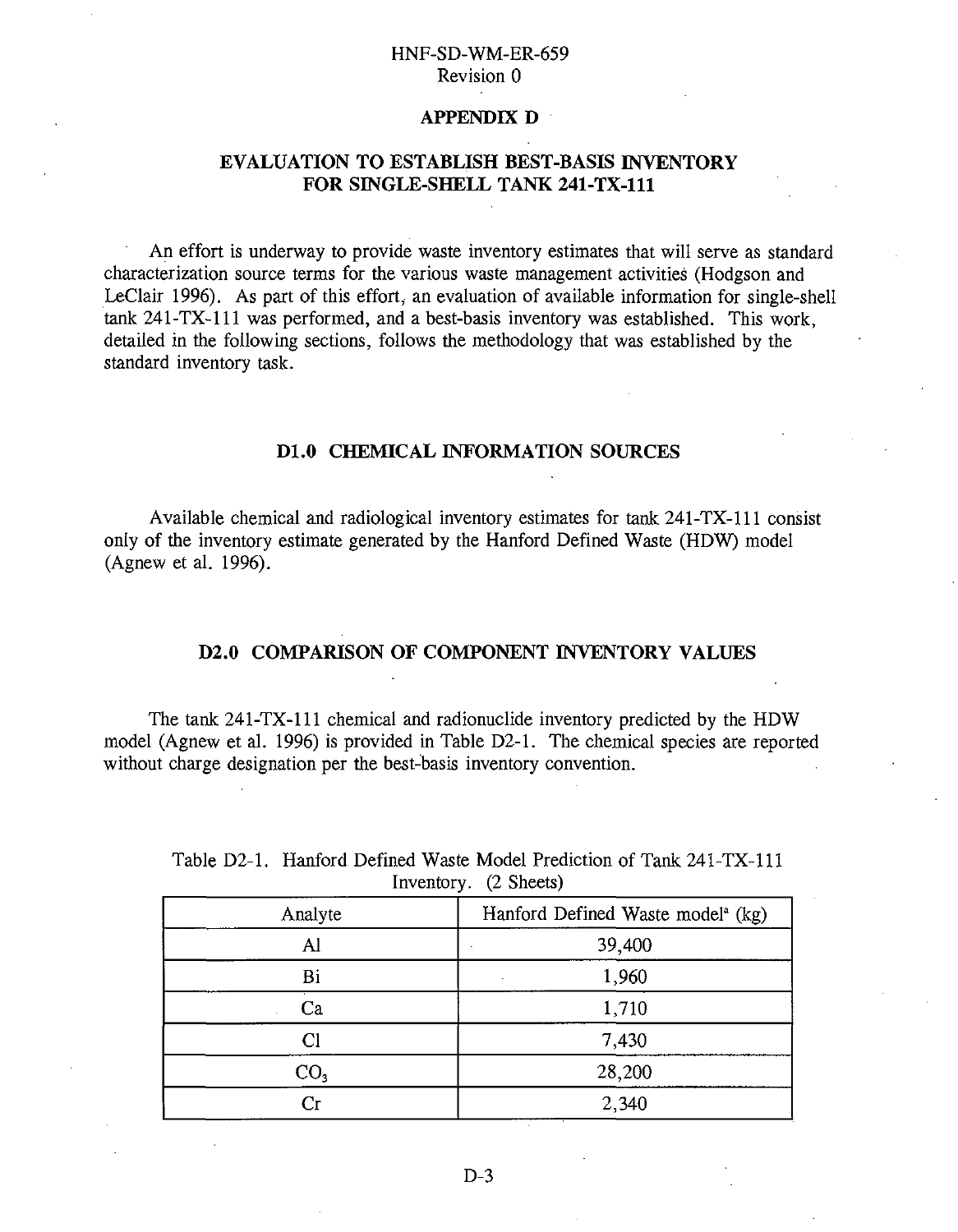| Analyte               | Hanford Defined Waste model <sup>a</sup> (kg) |
|-----------------------|-----------------------------------------------|
| F                     | 2,950<br>$\mathbf{r}$                         |
| Fe                    | 2,060                                         |
| Hg                    | 4.29                                          |
| K                     | 2,150                                         |
| La                    | 2.32 E-04                                     |
| Mn                    | 154                                           |
| Na                    | 268,000                                       |
| Ni                    | 400                                           |
| NO <sub>2</sub>       | 84,200                                        |
| $\rm NO_3$            | 330,000                                       |
| OH                    | 108,000                                       |
| Pb                    | 223                                           |
| PO <sub>4</sub>       | 24,800                                        |
| Si                    | 2,240                                         |
| $SO_4$                | 25,200                                        |
| Sr                    | 4.88 E-05                                     |
| U                     | 2,820                                         |
| Zr                    | 252                                           |
| Radionuclide (Ci)     |                                               |
| ${}^{137}\mathrm{Cs}$ | 236,000                                       |
| % <sub>Sr</sub>       | 97,600                                        |

Table D2-1. Hanford Defined Waste Model Prediction of Tank 241-TX-lll Inventory. (2 Sheets)

"Agnew et al. (1996), radionuclides decayed to January 1, 1994.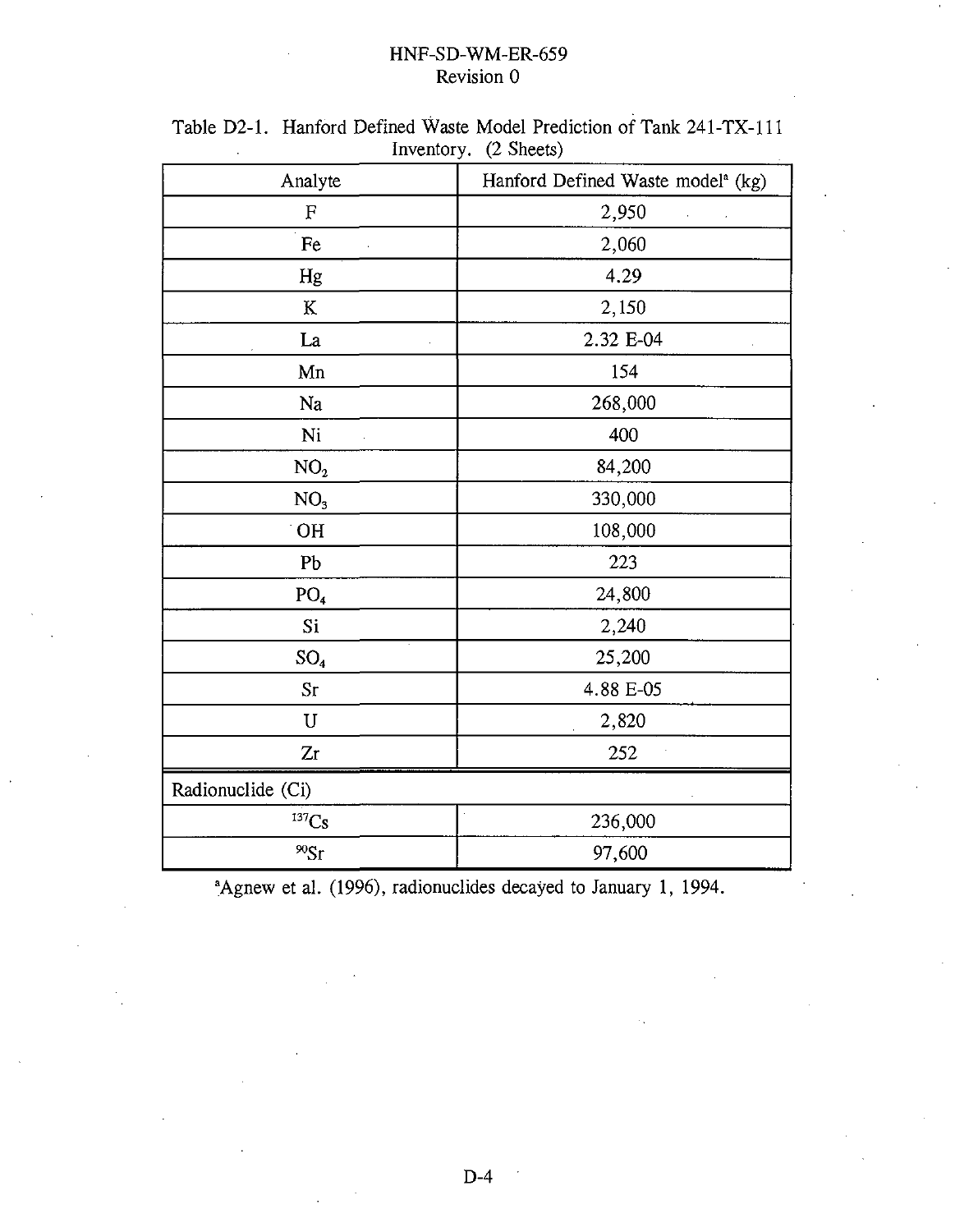#### **D3.0 COMPONENT INVENTORY EVALUATION**

#### **D3.1 CONTRIBUTING WASTE TYPES**

Information concerning the types of wastes contained in tank  $241-TX-111$  is not entirely consistent. The HDW model (Agnew et al. 1996) includes a sludge layer the is not reported by the Sort on Radioactive Waste Type (SORWT) model (Hill et al. 1995) or the waste tank summary report (Hanlon 1996).

The HDW model (Agnew et al. 1996) predicts that the' tank contains first decontamination cycle (1C) waste from the bismuth phosphate process (163 kL [43 kgal] of defined waste 1C2 sludge) and 1,238 kL (327 kgal) Supernatant Mixing Model 242-T Evaporator salt cake generated from 1965 until 1976 (SMMT2). Since the 1C wastes sent to this cascade were generated prior to 1955, the coating wastes associated with the aluminumclad reactor fuel being processed were combined with the 1C waste in the underground storage tank (Anderson 1990).

The SORWT model (Hill et al. 1995) lists evaporator bottoms (EB), 1C (first cycle  $BiPO<sub>4</sub>$  waste), and tri-butyl phosphate (TBP) (U Plant uranium recovery wastes) as the primary, secondary, and tertiary waste types respectively, but credits the entire tank 241-TX-lll volume (1,400 kL [370 kgal]) to salt cake with 34 kL (9 kgal) of interstitial liquid. Hanlon (1996) also indicates that the entire tank inventory is salt cake.

#### **D3.2 EVALUATION OF TECHNICAL FLOWSHEET INFORMATION**

Waste transaction records (Agnew et al. 1995) show that the cascade, consisting of tanks 241-TX-109 through 241-TX-112, received 1C wastes between the first quarter of 1949 and the fourth quarter of 1950, between the second quarter of 1952 and the first quarter of 1954, and during the third and fourth quarters of 1954. Waste transaction records indicate that a total of 19,455 kL (5,140 kgal) of combined lC/cladding waste (1C/CW) was received into tank 241-TX-109 (Agnew et al. 1996). T Plant fuel processing during these periods consisted of approximately 1,473 MTU. The estimated 1C/CW waste volume based on the  $BiPO<sub>4</sub>$  flowsheet (Schneider 1951) would be 21,726 kL (5,740 kgal), which is 12 percent higher than that indicated by the waste transaction records, but still in reasonably good agreement.

Most of the 1C wastes introduced into tank 241-TX-109 overflowed through the cascade piping to tanks 241-TX-ilO, 241-TX-lll, and 241-TX-112. The waste transaction records show that  $8,278$  kL  $(2,187 \text{ kgal})$  of 1C waste was received in tank  $241-TX-111$ . Most of the insoluble solids would have settled in the first two tanks of the cascade, but entrained solids would be expected in the overflow to tank 241-TX-lll. The concentration of entrained solids in the 1C wastes received in tank 241-TX-lll would be expected to be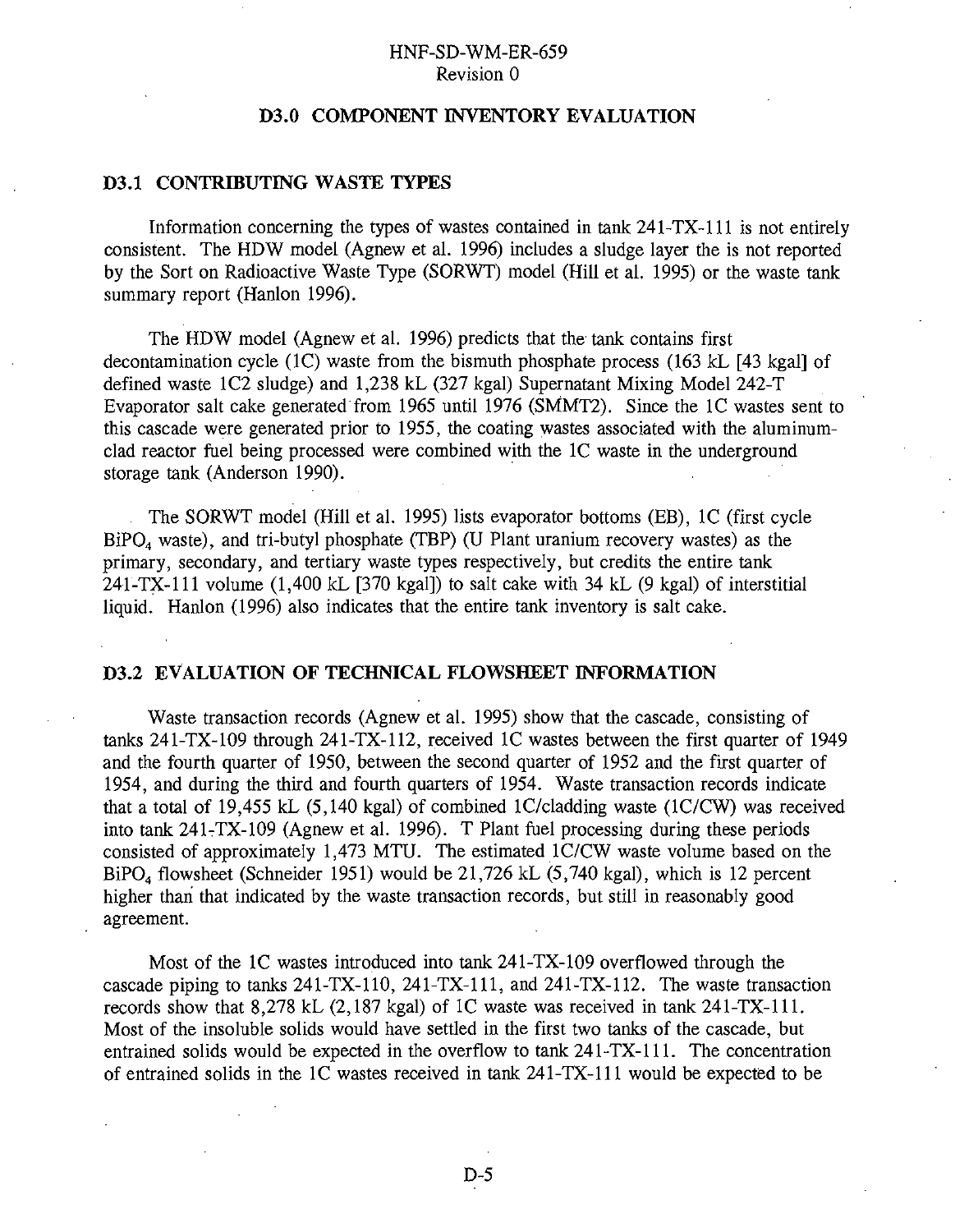low since the sludge level in tank 241-TX-110 was never large, and therefore, the residence time for settling would have been long.

Waste transaction records also indicate that 2,373 kL (627 kgal) of TBP waste was received from tank 241-TY-103 in the fourth quarter of 1954, of which 117 kL (31 kgal) was transferred to tank 241-TX-l 18. A small quantity of TBP waste (106 kL [28 kgal]) was also received from tank 241-TX-l 10 via the cascade overflow in the first quarter of 1955. Since the TBP wastes were stored in another tank for several months, no significant solids were expected in the transfer, and the contribution to the final composition of tank 241-TX-111 is expected to be small.

Beginning in the third quarter of 1970 and continuing until the second quarter of 1976, tank 241-TX-l 11 received concentrated EB from the 242-T Evaporator and recycled supernates to the evaporator via the evaporator feed tank  $(241-TX-118)$ . Salt cake formed as the concentrated salt solutions cooled and built up a large salt cake layer on top of previously existing sludge. Two airlift circulators were installed in the tank to facilitate evaporative cooling and prevent the formation of a crust which would have impeded evaporative heat removal. A small quantity (53 kL [14 kgal]) of evaporator feed was transferred from tank 241-S-102 in 1976 and early 1977. Supernate remaining in tank 241-TX-l 11 was removed from the tank in 1977. Salt well pumping of the interstitial liquid was accomplished in 1982 and 1983.

#### **D3.3 DETERMINATION OF WASTE TYPES**

The 1C/CW volumes routed to tank 241-TX-109 through the tank 241-TX-112 cascade would result in 1,945 kL (514 kgal) of sludge (concentration factor [GF] of 10 based on tank 241-T-104). Most of this sludge volume would have been retained in the first two tanks of the cascade, but minor concentrations of entrained solids would still be expected in the overflow to tank 241-TX-l 11.

The HDW model predicts 163 kL  $(43 \text{ kcal})$  of 1C/CW sludge in tank 241-TX-111. based primarily on a sludge reading during the first quarter of 1970, before the tank had been placed in EB service. As noted by Anderson (1990), there was a significant degree of uncertainty in these sludge level measurements. The HDW model also predicts 1,454 kL (384 kgal) of 1C sludge in tank 241-TX-109, 140 kL (37 kgal) in tank 241-TX-l 10, and none in tank 241-TX-l 12.

Assuming that 1,945 kL (514 kgal) of sludge resulted from the 1C/CW waste routed to this four tank cascade, the inventory of tank 241-TX-lll 1C sludge could be as high as 352 kL (93 kgal) rather than the reported 163 kL (43 kgal). However, it is much more likely that any additional sludge inventory (if it actually exists) is contained in.the first two tanks of the cascade. The 1C sludge inventory for tank 241-TX-lll is assumed to be 163 kL (43 kgal) to be consistent with the HDW model.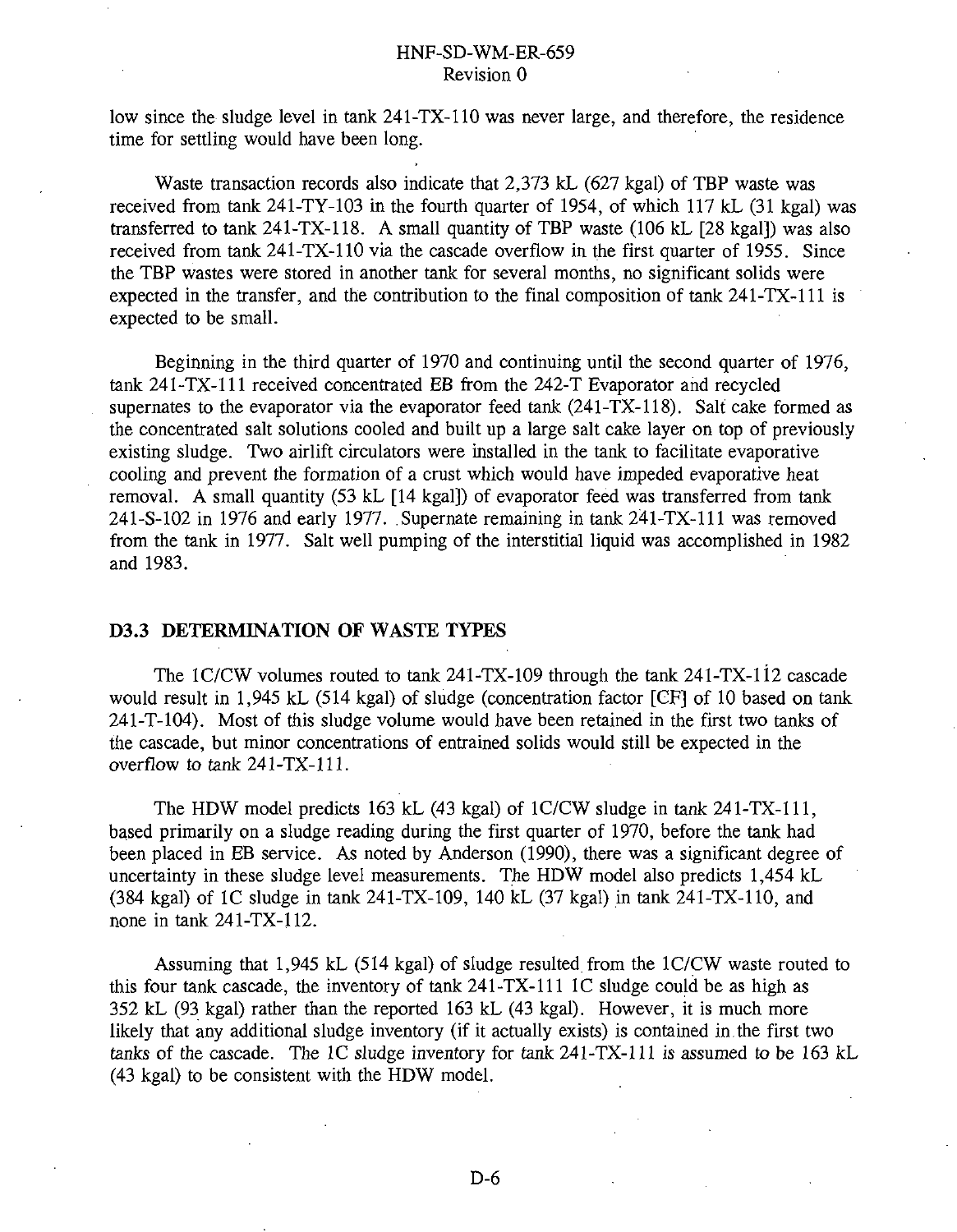#### HNF-SD-WM-ER-659 Revision 0<sup>-1</sup>

Waste transaction records also show that tank 241-TX-111 received 4,300 kL (1,136 kgal) of concentrated evaporator waste between 1970 and 1976. A substantial salt cake inventory would be expected to have been deposited on top of the sludge layer.

## **D3.4 COMPOSITION OF TANK 241-TX-lll WASTE**

#### **D3.4.1 Composition of 1C Sludges**

Several tanks received 1C/CW waste directly from T Plant including tanks 241-T-104, 241-T-107, 241-TX-109, 241-TX-113, 241-U-110, 241-TY-101, and 241-TY-103. Sample data are not available for solid layers in tanks 241-TX-109 or 241-TX-113. The 1C waste was mixed with substantial quantities of other wastes in tanks 241-TY-101, 241-TY-103, and 241-U-110, making it impossible to accurately determine the composition of the 1C/CW waste sludge from these data. Two tanks (241-T-104 and 241-T-107) provide the best examples of T Plant 1C/CW sludge composition. The composition of these two tanks, based on the corresponding TCRs (DiCenso et al. 1994 and Valenzuela and Jensen 1994), is provided in Table D3-1. The average of these two compositions will be used for estimating the sludge composition of tank 241-TX-lll.

| Analyte         | Tank 241-T-104 <sup>a</sup><br>$(\mu g/g)$ | Tank 241-T-107 <sup>b</sup><br>$(\mu g/g)$ | Average<br>concentration $(\mu g/g)$ |
|-----------------|--------------------------------------------|--------------------------------------------|--------------------------------------|
| Ag              | 6.4                                        | 7.37                                       | 6.9                                  |
| Al              | 16,200                                     | 16,300                                     | 16,200                               |
| Bi              | 18,900                                     | 12,000                                     | 15,400                               |
| Ca              | 1,450                                      | 760                                        | 1,100                                |
| Cd              | 5.44                                       | 6.94                                       | 6.19                                 |
| Cl              | 670                                        | 540                                        | 605                                  |
| CO <sub>3</sub> | < 500                                      | 14,800                                     | 7,680                                |
| $_{\rm Cr}$     | 901                                        | 360                                        | 631                                  |
| F               | 8,570                                      | 11,400                                     | 9,980                                |
| Fe              | 9.020                                      | 29,200                                     | 19,100                               |
| Hg              | 0.127                                      | 0.14                                       | 0.13                                 |
| K               | 89.0                                       | 234                                        | 162                                  |
| La              | < 10.4                                     | $<$ 2                                      | < 10                                 |

Table D3-1. Tank Characterization Report Concentrations for Tanks 241-T-104 and 241-T-107. (3 Sheets)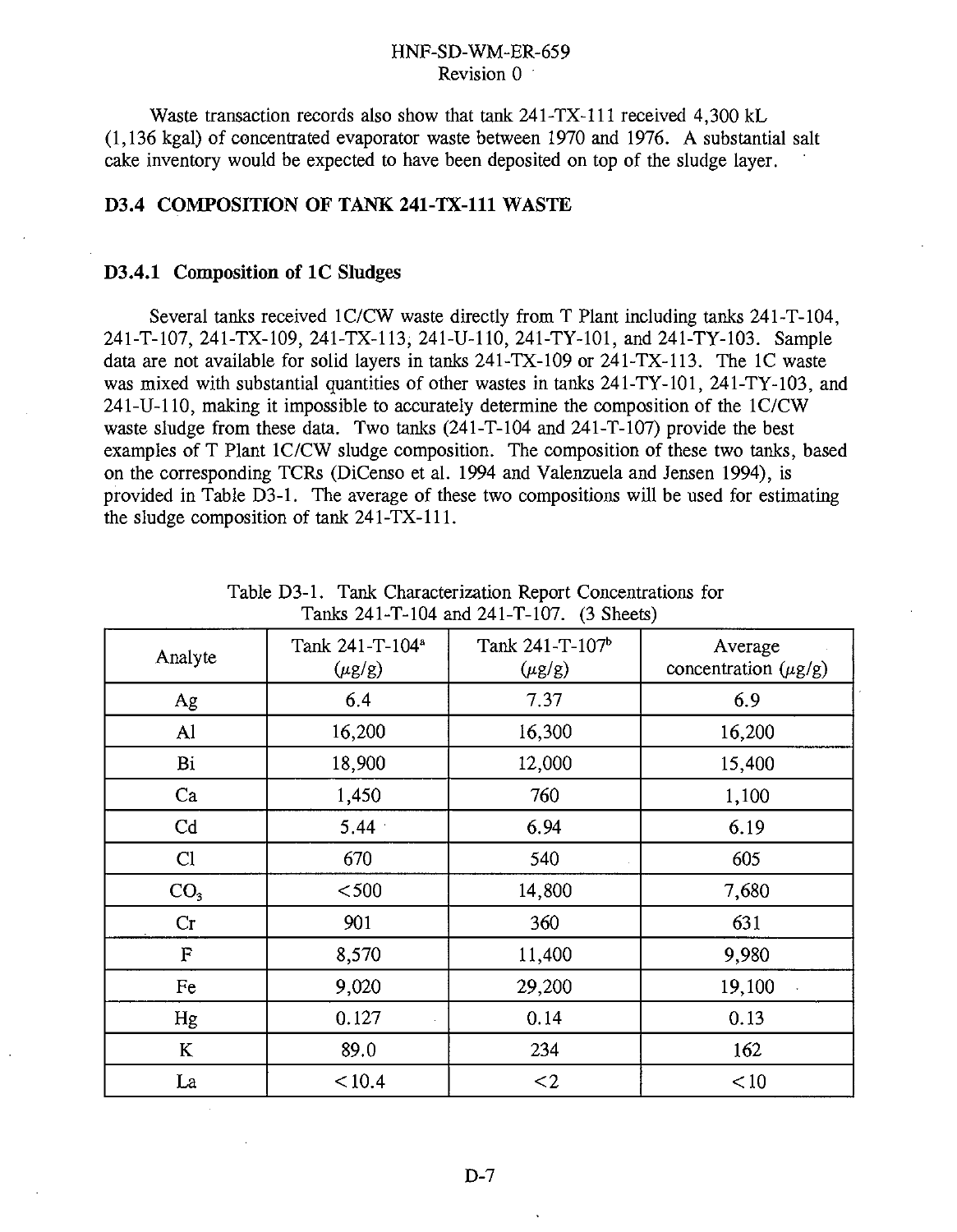|                     |                                | $\sim$ $\sim$ $\sim$ $\sim$ $\sim$ $\sim$ |                                              |
|---------------------|--------------------------------|-------------------------------------------|----------------------------------------------|
| Analyte             | Tank 241-T-104<br>$(\mu g/g)$  | Tank 241-T-107<br>$(\mu g/g)$             | Average<br>concentration $(\mu g/g)$         |
| Mn                  | 61.8                           | 213                                       | 137                                          |
| Na                  | 64,500                         | 130,200                                   | 97,400                                       |
| Ni                  | 11.3                           | 267                                       | 139                                          |
| NO <sub>2</sub>     | 4,080                          | 11,700                                    | 7,890                                        |
| NO <sub>3</sub>     | 58,000                         | 74,500                                    | 66,200                                       |
| <b>OH</b>           | <b>NR</b>                      | <b>NR</b>                                 | <b>NR</b>                                    |
| Pb                  | <b>NR</b>                      | 649                                       | 649                                          |
| P as $PO4$          | 75,700                         | 98,400                                    | 87,100                                       |
| Si                  | 6,520                          | 6,050                                     | 6,280                                        |
| $S$ as $SO_4$       | 3,830                          | 9,810                                     | 6,820                                        |
| Sr                  | 99.1                           | 878                                       | 489                                          |
| <b>TOC</b>          | 706                            | 963                                       | 835                                          |
| U                   | 897                            | 26,400                                    | 13,600                                       |
| Zr                  | 67.5                           | 93                                        | 80                                           |
| Radionuclide        | Tank 241-T-104<br>$(\mu Ci/g)$ | Tank 241-T-107<br>$(\mu Ci/g)$            | Decayed average <sup>a</sup><br>$(\mu Ci/g)$ |
| $^{241}\mathrm{Am}$ | 0.0173                         | 0.0141                                    | 0.0157                                       |
| $^{14}C$            | $< 4.5 E-05$                   | 1.81 E-04                                 | 1.1 E-04                                     |
| $\rm ^{60}Co$       | $< 3.0 E-04$                   | < 0.00199                                 | $<$ 9.85 E-04                                |
| $^{134}\mathrm{Cs}$ | <b>NR</b>                      | < 0.00164                                 | < 0.0012                                     |
| 137Cs               | 0.199                          | 12.0                                      | 5.96                                         |
| $^{154}\mathrm{Eu}$ | 0.0041                         | < 0.00463                                 | 0.0038                                       |
| $^{155}\mathrm{Eu}$ | 0.00342                        | < 0.0149                                  | 0.0030                                       |
| <sup>3</sup> H      | $<$ 3.38 E-04                  | 0.00124                                   | 5.9 E-04                                     |
| $129$ [             | < 0.0464                       | $\rm NR$                                  | < 0.0464                                     |
| $237$ Np            | 0.137                          | <b>NR</b>                                 | 0.137                                        |
| $^{238}\mathrm{Pu}$ | < 0.018                        | 0.144                                     | 0.072                                        |
| 239/240 Pu          | 0.14                           | 0.131                                     | 0.136                                        |

#### Table D3-1. Tank Characterization Report Concentrations for Tanks 241-T-104 and 241-T-107. (3 Sheets)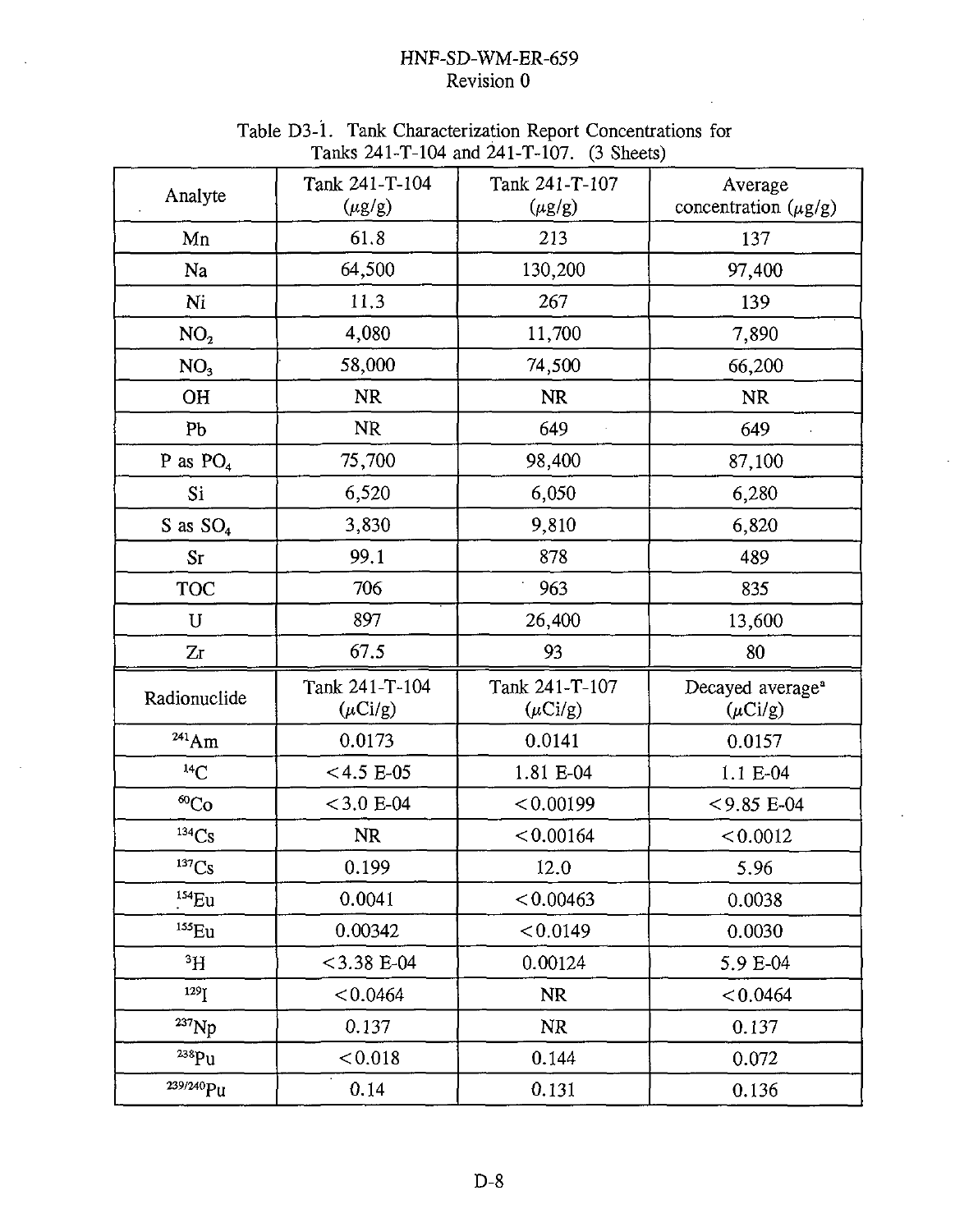| Radionuclide            | Tank 241-T-104<br>$(\mu Ci/g)$ | Tank 241-T-107<br>$(\mu Ci/g)$ | Decayed average <sup>e</sup><br>$(\mu Ci/g)$ |
|-------------------------|--------------------------------|--------------------------------|----------------------------------------------|
| $106$ Ru                | NR.                            | < 0.0757                       | < 0.038                                      |
| $^{79}$ Se              | $<1.75$ E-04                   | <b>NR</b>                      | $<1.75$ E-04                                 |
| $90$ Sr                 | 2.63                           | 108                            | 54.0                                         |
| $\rm^{99}Tc$            | 5.79 E-04                      | NR                             | 5.79 E-04                                    |
| Density $(g/mL)$        | 1.29                           | 1.51                           | 1.40                                         |
| $Wt\%$ H <sub>2</sub> O | 70.5%                          | 56.0%                          | 63.2%                                        |

Table D3-1. Tank Characterization Report Concentrations for Tanks 241-T-104 and 241-T-107. (3 Sheets)

 $NR = Not$  reported

"DiCenso et al. (1994)

<sup>b</sup>Valenzuela and Jensen (1994)

"Decayed to January 1, 1994, to match Hanford Defined Waste model.

#### **D3.4.2 Composition of 242-T Salt Cake**

Post-1965 operation of the 242-T Evaporator resulted in 22,672 kL (5,990 kgal) of salt cake which is contained in 26 underground storage tanks in the S, SX, U, T, TX, and TY Tank Farms. The HDW model refers to this salt cake as T2 Sltck on a global basis or as SMMT2 when calculated by the Supernatant Mixing Model (SMM) for an individual tank. The salt cake produced by the 242-T Evaporator from 1965 to 1976 will be referred to as T2 salt cake hereafter in this report. Ninety one percent of the T2 salt cake is contained in the TX Tank Farm. All tanks containing T2 salt cake also contain other waste types.

Only 8 tanks containing T2 salt cake have been core sampled (241-S-107, 241-U-102, 241-U-105, 241-U-107, 241-TX-107, 241-TX-116, 241-TY-102. and 241-TY-103). Only three of these tanks (241-U-102, 241-U-105, and 241-TX-116) have T2 salt cake layers large enough to be differentiated from the other tank wastes in core sample data.

T2 salt cake was formed in tanks 241-U-102 and 241-U-105 in 1975 through 1976. The core sampling of tanks 241-U-102 and 241-U-105 were performed in early 1996. Based on the HDW model, segments 4, 5, and 6 for the two cores from tank 241-U-102 and segment 8 of two cores from tank 241-U-105 are expected to be representative of the T2 salt cake waste type. The recent analytical data should meet all *Hanford Federal Facility Agreement and Consent Order* (Tri-Party Agreement) Ecology (1994) requirements. Descriptions of the core sampling events and analytical data are available in the respective Tank Characterization Reports (Hu et al. 1997 and Brown and Franklin 1996).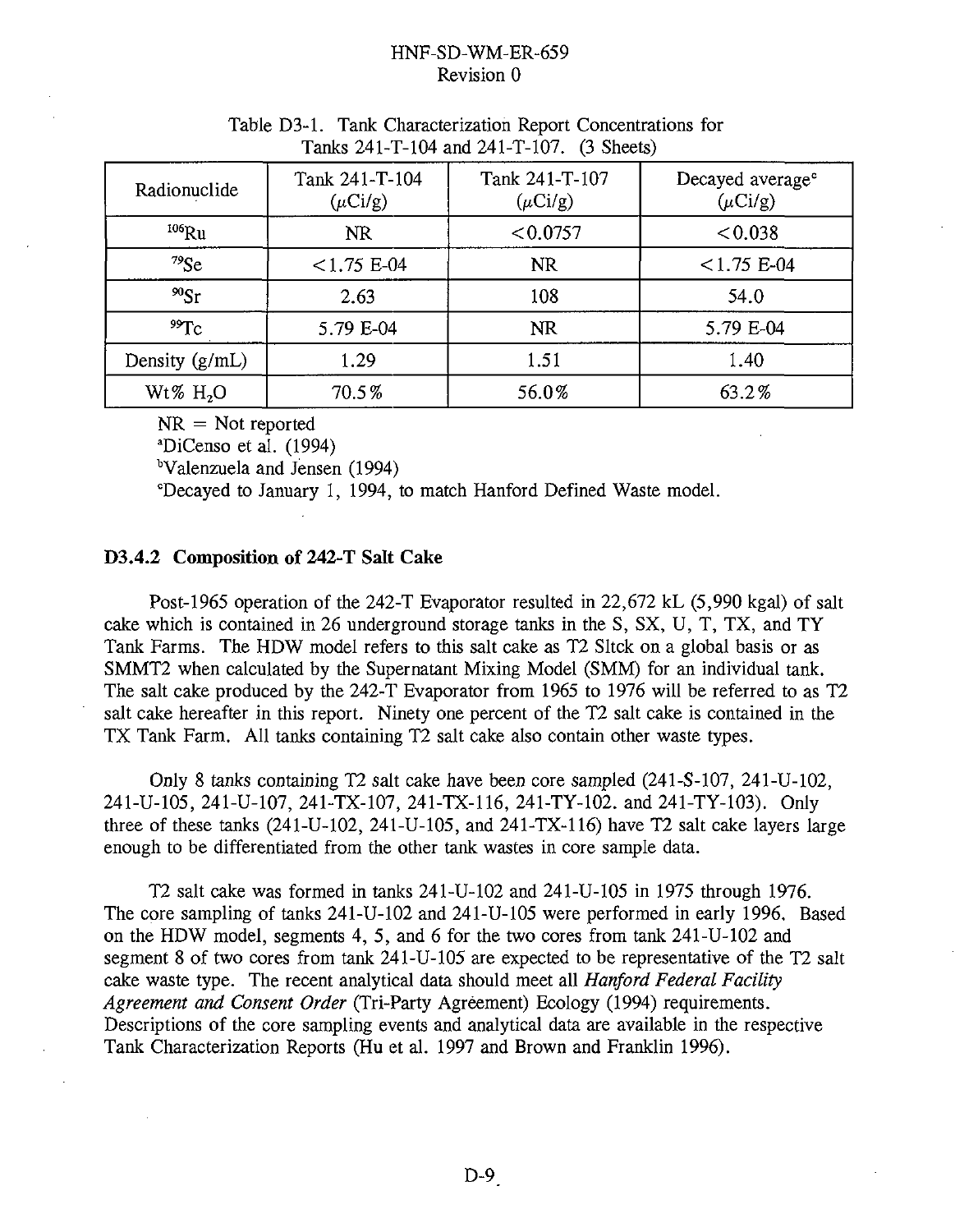T2 salt cake was deposited in tank 241-TX-116 between 1966 and 1971. The tank 241-TX-116 core sample was taken with the initial prototype of a rotary core sampler from 1976 to 1977 (Allen 1977). Sample recoveries were relatively poor. Additionally, analytical methods, data sets and quality assurance differed significantly from current practices. However, this sample event provides the only available composition data for early production of the T2 salt cake waste type. Inclusion of an early T2 salt cake type is important since 242-T Evaporator feeds and operating practices changed over time. The analytical data are provided in a letter report (Horton 1977). Core segments 1 through 4 are expected to be representative T2 salt cake. It was necessary to correct the analytical results to a silica-free basis since approximately 95 MT of diatomaceous earth  $(92$  percent  $SiO<sub>3</sub>$ ) had been added to tank 241-TX-116. The silica from the diatomaceous earth had migrated into the top four core segments (approximately 203 cm [80 in.]) of the salt cake.

The composition data for tanks 241-U-102, 241-U-105, and 241-TX-116 are summarized in Table D3-2. The analytical results for tanks 241-U-102 and 241-U-105 are mass-weighted averages based on the mass of the partial core segment corresponding to each analytical result. Mass-weighted averages, rather than simple arithmetic averages, were calculated because the core segments were not of equal length and the mass of the partial core segments analyzed varied from approximately  $30 \text{ g}$  to  $250 \text{ g}$ . Similarly, a massweighted average was created for the combination of the T2 salt cake in the two U Farm tanks (81.5% tank 241-U-102 and 18.5 % tank 241-U-105). The analytical results for tank 241-TX-116 core segments were simply averaged since the core segments were of equal length. The T2 salt cake prediction is the arithmetic average of the U Tank Farm and tank 241-TX-116 concentrations. The data for tank 241-TX-116 were intentionally given more emphasis (50 percent of the predicted concentration) in the generalized T2 salt cake prediction as it represents an operating period that is more applicable to the TX Tank Farm. The global HDW model composition for T2 salt cake (T2 SltCk) is included in the Table D3-2 for comparison.

| Analyte        | 241-U-102<br>T2 salt cake<br>wt. $avg.^{a,b}$<br>$(\mu g/g)$ | 241-U-105<br>T <sub>2</sub> salt cake<br>wt. avg. <sup>a,c</sup><br>$(\mu g/g)$ | U Tank<br>Farm<br>T <sub>2</sub> salt<br>cake<br>wt. avg. <sup>a</sup><br>$(\mu g/g)$ | 241-TX-116<br>T2 salt cake<br>mean <sup>d,e</sup><br>$(\mu g/g)$ | T <sub>2</sub> salt<br>cake<br>prediction<br>$(\mu g/g)$ | <b>HDW</b><br>T2 SltCk <sup>g</sup><br>$(\mu g/g)$ |
|----------------|--------------------------------------------------------------|---------------------------------------------------------------------------------|---------------------------------------------------------------------------------------|------------------------------------------------------------------|----------------------------------------------------------|----------------------------------------------------|
| Ag             | 11.6                                                         | 19:7                                                                            | 13.1                                                                                  | <b>NR</b>                                                        | 13.1                                                     | <b>NR</b>                                          |
| Al             | 18,000                                                       | 12,900                                                                          | 17,100                                                                                | 38,000                                                           | 27,500                                                   | 17,912                                             |
| Bi             | < 70.5                                                       | < 47.2                                                                          | <66.2                                                                                 | NR <sup>1</sup>                                                  | <66.2                                                    | 220.81                                             |
| Ca             | 308                                                          | 253                                                                             | 298                                                                                   | <b>NR</b>                                                        | 298                                                      | 1,462                                              |
| C <sub>d</sub> | < 5.94                                                       | 12.8                                                                            | < 7.21                                                                                | <b>NR</b>                                                        | < 7.21                                                   | <b>NR</b>                                          |
| Cl             | 5,100                                                        | 5,790                                                                           | 5,230                                                                                 | <b>NR</b>                                                        | 5,230                                                    | 3,327.8                                            |

Table D3-2. Composition of T2 Salt Cakes (3 Sheets).

D-10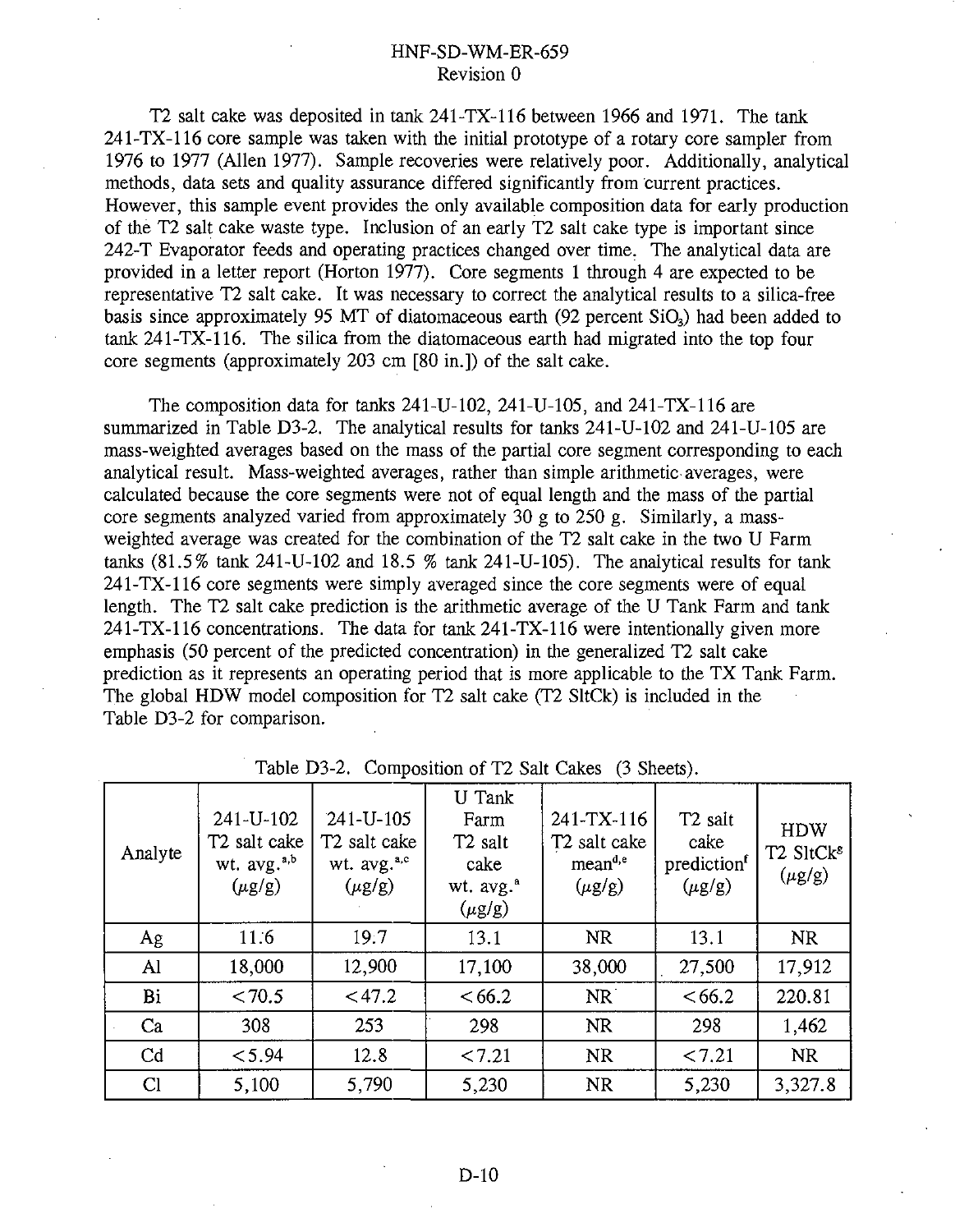| Table D3-2. Composition of T2 Salt Cakes (3 Sheets). |  |  |  |  |
|------------------------------------------------------|--|--|--|--|
|------------------------------------------------------|--|--|--|--|

| Analyte         | 241-U-102<br>T2 salt cake<br>wt. avg. <sup>a,b</sup><br>$(\mu g/g)$ | 241-U-105<br>T2 salt cake<br>wt. avg. <sup>a,c</sup><br>$(\mu g/g)$ | U Tank<br>Farm<br>T <sub>2</sub> salt<br>cake<br>wt. avg. <sup>a</sup><br>$(\mu g/g)$ | 241-TX-116<br>T2 salt cake<br>mean <sup>d,e</sup><br>$(\mu g/g)$ | T <sub>2</sub> salt<br>cake<br>prediction<br>$(\mu g/g)$ | HDW<br>T2 SltCk <sup>s</sup><br>$(\mu g/g)$ |
|-----------------|---------------------------------------------------------------------|---------------------------------------------------------------------|---------------------------------------------------------------------------------------|------------------------------------------------------------------|----------------------------------------------------------|---------------------------------------------|
| CO <sub>3</sub> | 53,500                                                              | 36,500                                                              | 50,300                                                                                | 58,000                                                           | 54,200                                                   | 17,093                                      |
| Cr              | 2,310                                                               | 2,100                                                               | 2,270                                                                                 | 353                                                              | 1,310                                                    | 4259.6                                      |
| $\overline{F}$  | < 125                                                               | 1,110                                                               | $307$                                                                                 | 3,540                                                            | < 1,920                                                  | 930.79                                      |
| Fe              | 391                                                                 | 2,270                                                               | 737                                                                                   | 23,900                                                           | 12,300                                                   | 620.58                                      |
| Hg              | <b>NR</b>                                                           | <b>NR</b>                                                           | $\mathbf{NA}$                                                                         | <b>NR</b>                                                        | NA                                                       | 1.1338                                      |
| $\bf K$         | 1750                                                                | 1,470                                                               | 1,700                                                                                 | <b>NR</b>                                                        | 1,700                                                    | 1060.7                                      |
| La              | < 35.2                                                              | 29.7                                                                | < 34.2                                                                                | <b>NR</b>                                                        | < 34.2                                                   | 1.0 E-04                                    |
| Mn              | 123                                                                 | 743                                                                 | 237                                                                                   | <b>NR</b>                                                        | 237                                                      | 160.31                                      |
| Na              | 262,600                                                             | 220,500                                                             | 254,800                                                                               | 166,700                                                          | 210,800                                                  | 192,764                                     |
| Ni              | 91.5                                                                | 89.5                                                                | 91.1                                                                                  | <b>NR</b>                                                        | 91.1                                                     | 405.82                                      |
| NO <sub>2</sub> | 56,700                                                              | 40,100                                                              | 53,600                                                                                | 7,840                                                            | 30,700                                                   | 46.096                                      |
| NO <sub>3</sub> | 284,700                                                             | 395,700                                                             | 305,200                                                                               | 308,700                                                          | 306,946                                                  | 268,197                                     |
| OH              | <b>NR</b>                                                           | <b>NR</b>                                                           | <b>NA</b>                                                                             | <b>NA</b>                                                        | <b>NA</b>                                                | 68,079                                      |
| Pb              | 119                                                                 | 214                                                                 | < 136                                                                                 | <b>NR</b>                                                        | < 136                                                    | 109.91                                      |
| P as $PO4$      | 5,050                                                               | 14,100                                                              | 6,720                                                                                 | 8,620                                                            | .7,670                                                   | 7,707.9                                     |
| Si              | 152                                                                 | 232                                                                 | 167                                                                                   | <b>NR</b>                                                        | 167                                                      | 1,817.7                                     |
| $S$ as $SO_4$   | 17,900                                                              | 8,350                                                               | 16,200                                                                                | 16,400                                                           | 16,300                                                   | 13,823                                      |
| Sr              | < 7.04                                                              | < 4.72                                                              | <6.61                                                                                 | NR.                                                              | <6.61                                                    | 0                                           |
| <b>TOC</b>      | 8,810                                                               | 11,000                                                              | 9,210                                                                                 | <b>NR</b>                                                        | 9,210                                                    | 5,191                                       |
| U               | < 353                                                               | 545                                                                 | $<$ 388                                                                               | <b>NR</b>                                                        | $<$ 388                                                  | 2,174.3                                     |
| Zr              | 10.8                                                                | 45.4                                                                | 17.2                                                                                  | <b>NR</b>                                                        | 17.2                                                     | 14.707                                      |
|                 | Radionuclide <sup>h</sup> ( $\mu$ Ci/g)                             |                                                                     |                                                                                       |                                                                  |                                                          |                                             |
| $^{241}Am$      | < 37.0                                                              | < 0.95                                                              | < 30.3                                                                                | <b>NR</b>                                                        | < 30.3                                                   | 0.0285                                      |
| ${}^{60}Co$     | < 0.155                                                             | 0.086                                                               | < 0.142                                                                               | <b>NR</b>                                                        | < 0.142                                                  | 0.027                                       |
| $134$ Cs        | <b>NR</b>                                                           | <b>NR</b>                                                           | NA                                                                                    | 9.64 E-04                                                        | 9.64 E-04                                                | 0.0016                                      |
| 137Cs           | 197                                                                 | 145                                                                 | 188                                                                                   | 34.8                                                             | 111                                                      | 163.24                                      |
| $154$ Eu        | < 0.475                                                             | 0.61                                                                | < 0.499                                                                               | <b>NR</b>                                                        | < 0.499                                                  | 0.431                                       |
| $155$ Eu        | < 1.10                                                              | 0.82                                                                | < 1.05                                                                                | <b>NR</b>                                                        | < 1.05                                                   | 0.1849                                      |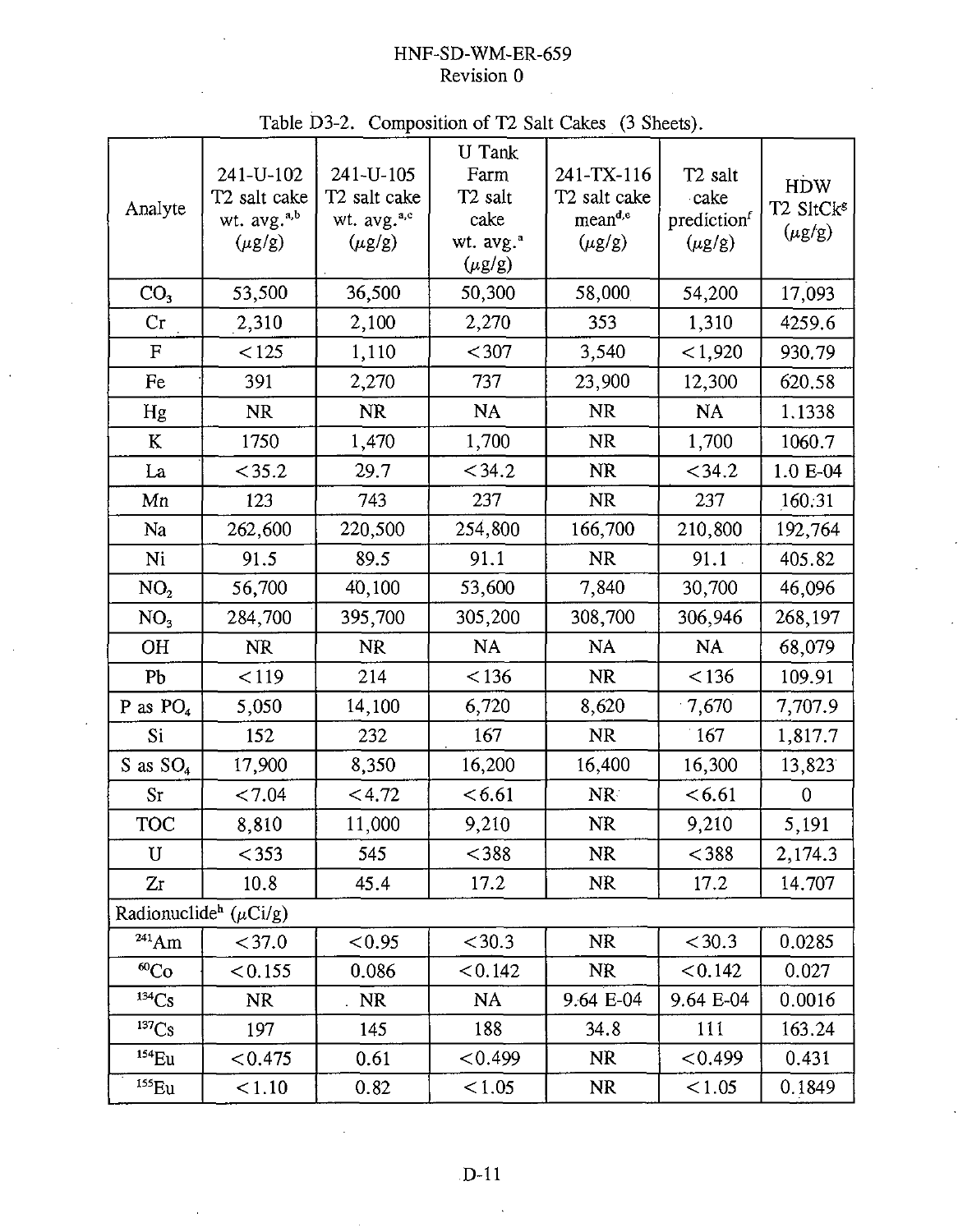| $1.0017$ and $-1$ . The state of $1.001$ and $0.001$ and $0.001$ and $0.001$ |                                                                          |                                                                          |                                                                                       |                                                                              |                                                          |                                                    |  |
|------------------------------------------------------------------------------|--------------------------------------------------------------------------|--------------------------------------------------------------------------|---------------------------------------------------------------------------------------|------------------------------------------------------------------------------|----------------------------------------------------------|----------------------------------------------------|--|
| Analyte                                                                      | 241-U-102<br>T <sub>2</sub> salt cake<br>wt. $avg.^{a,b}$<br>$(\mu g/g)$ | 241-U-105<br>T <sub>2</sub> salt cake<br>wt. $avg.^{a,c}$<br>$(\mu g/g)$ | U Tank<br>Farm<br>T <sub>2</sub> salt<br>cake<br>wt. avg. <sup>a</sup><br>$(\mu$ g/g) | 241-TX-116<br>T <sub>2</sub> salt cake<br>mean <sup>d,e</sup><br>$(\mu g/g)$ | T <sub>2</sub> salt<br>cake<br>prediction<br>$(\mu g/g)$ | <b>HDW</b><br>T2 SltCk <sup>g</sup><br>$(\mu g/g)$ |  |
| Density<br>(g/mL)                                                            | 1.66                                                                     | 1.73                                                                     | $1.70^{i}$                                                                            | <b>NR</b>                                                                    | 1.70                                                     | 1.634                                              |  |

Table D3-2. Composition of T2 Salt Cakes (3 Sheets).

 $HDW =$  Hanford Defined Waste

 $NA = Not applicable$ 

 $NR = Not$  reported

"Weighted average based on the weight of each partial core segment analyzed

 $^{\rm b}$  Hu et al. (1997)

"Brown and Franklin (1996)

d Silica-free basis due to the addition of diatomaceous earth to this tank

 $e$ Horton (1977)

f Average of U Tank Farm and tank 241-TX-116 data

 $8$  Agnew et al. (1997)

h Decayed to January 1, 1994

'A simple average is used for the density.

#### **D3.5 PREDICTED INVENTORY FOR TANK 241-TX-lll**

The chemical and radionuclide inventory of tank 241-TX-111 can be estimated from the sludge and salt cake volumes (163 kL [43 kgal] and 1,238 kL [327 kgal], respectively), densities (1.4 and 1.7 g/mL respectively), and the average of chemical/radionuclide concentrations calculated for 1C/CW sludges and T2 salt cake wastes that have been analyzed. The resulting inventories are provided in Table D3-3. The inventories estimated by the HDW model (Agnew et al. 1996) are included in the table for comparison.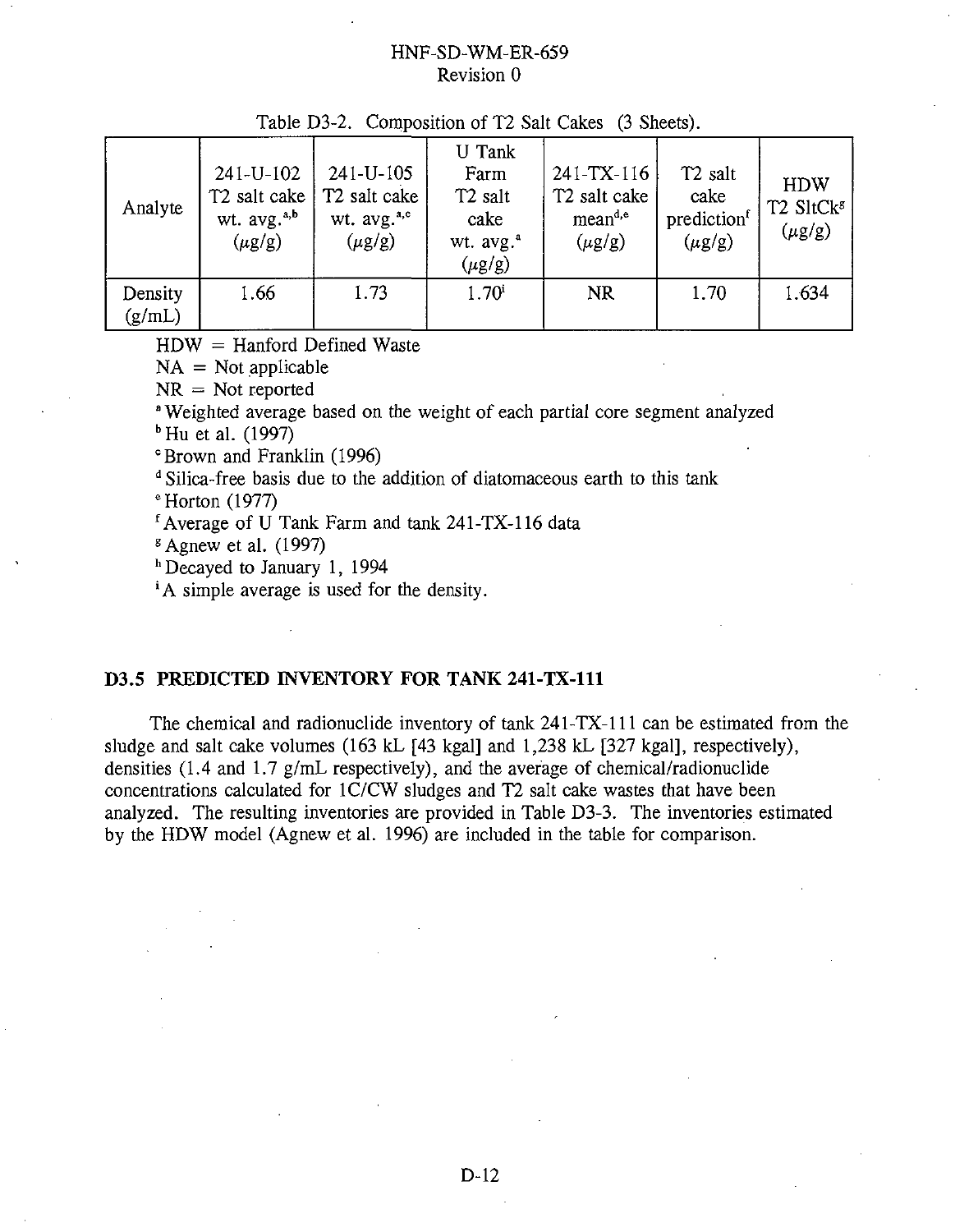÷.

| Analyte         | 1C/CW<br>sludge layer<br>(kg) | T <sub>2</sub> salt<br>cake layer <sup>a</sup><br>(kg) | TX-111<br>inventory<br>(kg) | HDW model<br>inventory<br>(kg) |
|-----------------|-------------------------------|--------------------------------------------------------|-----------------------------|--------------------------------|
| Ag              | 1.57                          | 27.6                                                   | 29.2                        | <b>NR</b>                      |
| AI              | 3,700                         | 58,000                                                 | 61,700                      | 39,400                         |
| Bi              | 3,520                         | < 139                                                  | 3,660°                      | 1,960                          |
| Ca              | 252                           | 626                                                    | 878                         | 1,710                          |
| Cd              | 1.41                          | < 15.2                                                 | < 16.6                      | <b>NR</b>                      |
| <b>Cl</b>       | 138                           | 11,000                                                 | 11,100                      | 7,430                          |
| CO <sub>3</sub> | 1,750                         | 114,000                                                | 115,700                     | 28,200                         |
| $C_{\Gamma}$    | 144                           | 2,760                                                  | 2,900                       | 2,340                          |
| $\mathbf F$     | 2,280                         | < 4,040                                                | < 6,320                     | 2,950                          |
| Fe              | 4,350                         | 25,900                                                 | 30,300                      | 2,060                          |
| Hg              | 0.030                         | <b>NR</b>                                              | NA                          | 4.29                           |
| $\mathbf K$     | 36.8                          | 3,570                                                  | 3,610                       | 2,150                          |
| La              | < 2.3                         | < 72.0                                                 | < 74.3                      | 2.32 E-04                      |
| Mn              | 31.3                          | 499                                                    | 530                         | 154                            |
| Na              | 22,200                        | 443,500                                                | 465,700                     | 268,000                        |
| Ni              | 31.7                          | 192                                                    | 224                         | 400                            |
| NO <sub>2</sub> | 1,800                         | 64,700                                                 | 66,500                      | 84,200                         |
| NO <sub>3</sub> | 15,100                        | 645,800                                                | 660,900                     | 330,000                        |
| OH              | <b>NR</b>                     | <b>NA</b>                                              | <b>NA</b>                   | 108,000                        |
| Pb              | 148                           | < 287                                                  | < 435                       | 223                            |
| P as $PO4$      | 19,800                        | 16,100                                                 | 36,000                      | 24,800                         |
| Si              | 1,430                         | 352                                                    | 1,780                       | 2,240                          |
| $S$ as $SO_4$   | 1,560                         | 34,300                                                 | 35,800                      | 25,200                         |
| Sr              | 111                           | < 13.9                                                 | < 125                       | 4.88 E-05                      |
| <b>TOC</b>      | 190                           | 19,400                                                 | 19,600                      | 11,853                         |
| U               | 3,110                         | < 817                                                  | $<$ 3,930                   | 2,820'                         |
| Zr              | 18.3                          | 36.2                                                   | 54.5                        | 252                            |

Table D3-3. Estimated Chemical and Tank241-TX-lll. Radionuclide Inventory (2 Sheets) for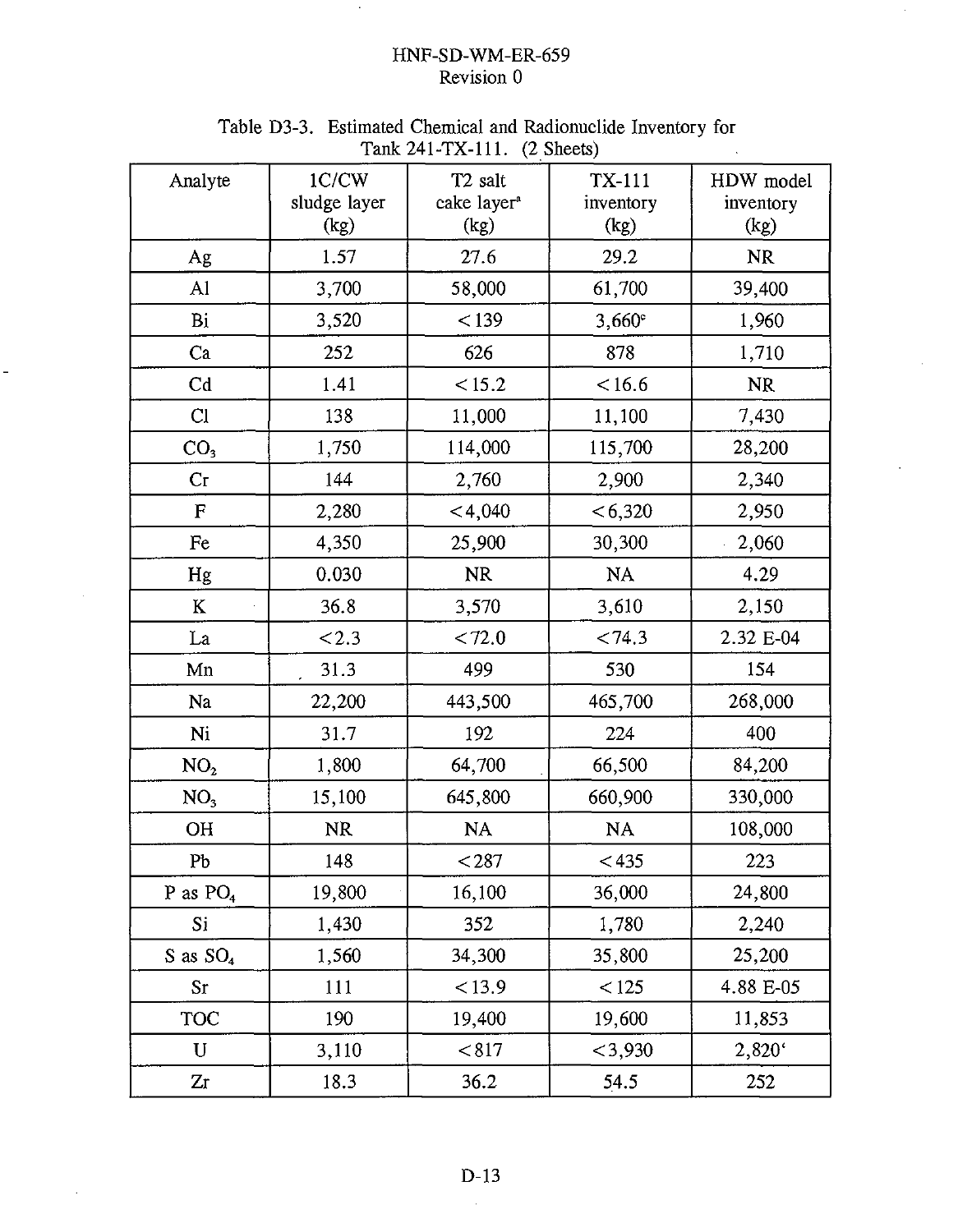| 1C/CW<br>sludge layer<br>(Ci) | T <sub>2</sub> salt<br>cake layer <sup>a</sup><br>(Ci) | Total TX-111<br>inventory<br>(Ci) | HDW model<br>inventory<br>(Ci) |
|-------------------------------|--------------------------------------------------------|-----------------------------------|--------------------------------|
| 3.58                          | < 63,800                                               | NA                                | NR                             |
| 0.0257                        | NR                                                     | NA                                | <b>NR</b>                      |
| < 0.225                       | < 299                                                  | NA                                | NR                             |
| ${}_{0.267}$                  | 2.03                                                   | 2.03                              | NR                             |
| 1,360                         | 234,000                                                | 235,400                           | 236,000                        |
| 0.862                         | < 1,050                                                | NA                                | NR.                            |
| 0.678                         | < 2,200                                                | NA                                | NR                             |
| 0.134                         | $N_{\rm R}$                                            | NA                                | NR                             |
| < 10.6                        | <b>NR</b>                                              | NA                                | NR                             |
| 31.2                          | NR.                                                    | NA                                | NR                             |
| 16.3                          | NR                                                     | NA                                | NR                             |
| $-30.9$                       | NR                                                     | NA                                | NR                             |
| < 8.68                        | NR                                                     | NA                                | NR                             |
| < 0.04                        | NR                                                     | NA.                               | NR                             |
| 12,300                        | NR                                                     | NA.                               | 97,600                         |
| 0.132                         | <b>NR</b>                                              | NA.                               | NR                             |
|                               |                                                        |                                   |                                |

# Table D3-3. Estimated Chemical and Radionuclide Inventory for Tank 241-TX-lll. (2 Sheets)

HDW = Hanford Defined Waste, Agnew et al. (1996)

 $NA = Not applicable$ 

 $NR = Not reported$ 

"Estimate calculated using the T2 salt cake prediction

<sup>b</sup>Radionuclides decayed to January 1, 1994

The "less than" designator was not carried to the "TX-110 inventory" column because the salt cake contribution to the Bi inventory was insignificant compared to the sludge layer contribution.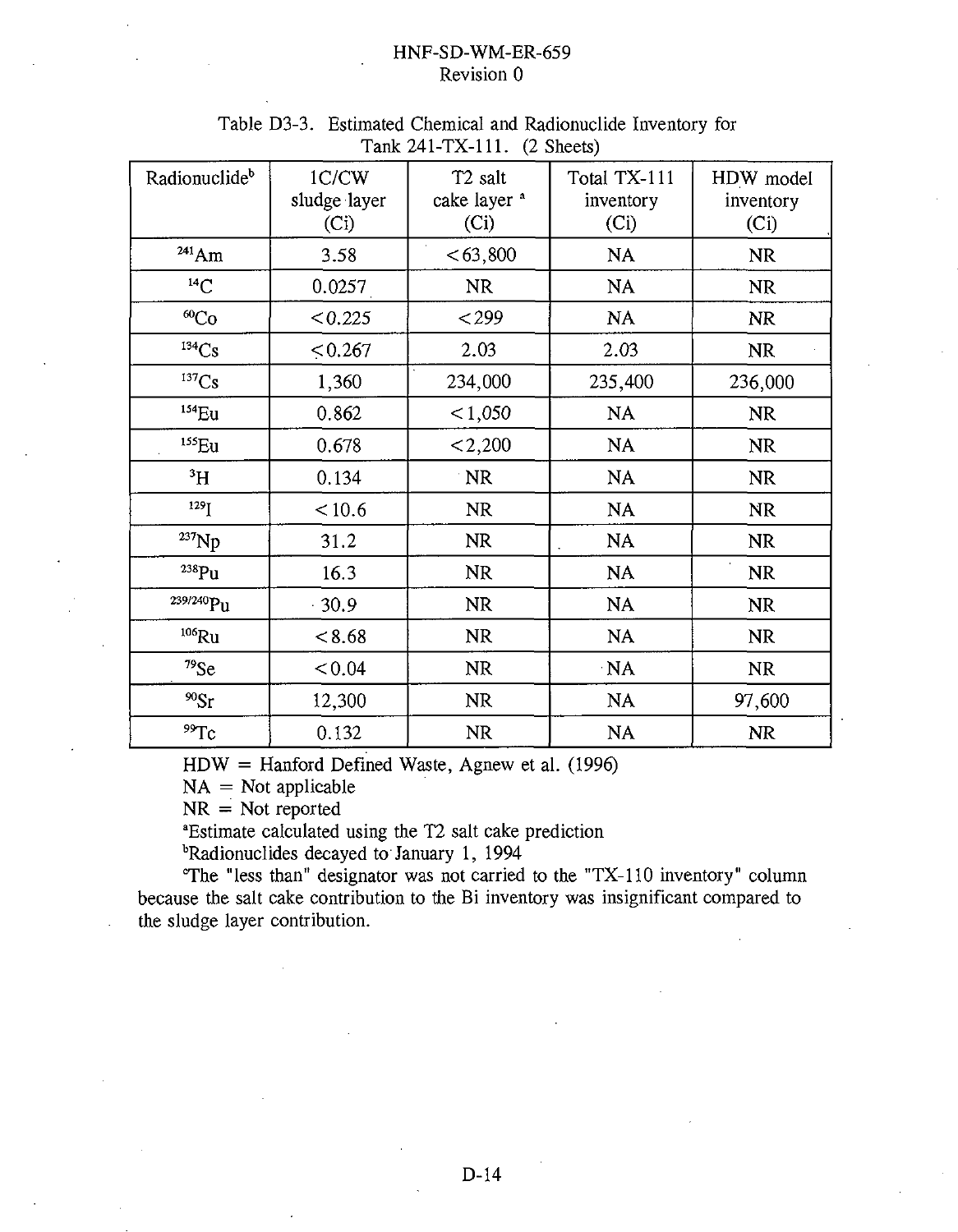#### **D3.6 COMPARISON OF TANK 241-TX-lll INVENTORY ESTIMATES**

The lack of sample-based inventory data adds considerable uncertainty to estimation of chemical and radionuclide inventories for tank  $241-TX-111$ . The use of waste composition data from tanks 241-T-104, 241-T-107, 241-U-102, 241-U-105, and 241-TX-116 to represent the wastes in tank 241-TX-lll is a reasonable approach. However, it should be noted that the operating history of tank 241-TX-lll is different from any other Hanford Site tank containing similar waste types.

The tank 241-TX-lll inventories predicted by the HDW model and the estimate based on waste analyses in other tanks are generally of the same order of magnitude, although the HDW is generally somewhat lower. Part of the explanation for this difference may be that the HDW model calculated density for the salt cake in tank 241-TX-111 is 1.41  $g$ /cc based on the sodium, aluminum, and hydroxide concentrations, which is a much lower density than is generally found when salt cakes are actually analyzed. The calculated density is used in determining the HDW model inventory for all analytes.

**Aluminum.** The estimated aluminum inventory is 57 percent higher than that predicted by the HDW model. Part of this difference is due to the low salt cake density calculated by the HDW model (1.41 g/cc), as compared to the 1.7 g/mL estimated based on the analytical results from tanks 241-U-102 and 241-U-105. Additionally, the tank 241-TX-116 analytical results show a much higher aluminum concentration. The estimated aluminum inventory will be used for the best-basis.

**Bismuth.** The HDW model seems to underestimate the bismuth inventory for 1C/CW waste tanks. Part of this discrepancy results from the HDW model assumption that 27 percent of the bismuth is soluble. Another factor is that the total of the waste volume transactions for 1C/CW wastes received in tank 241-TX-109 is about 12 percent lower than that predicted from the  $BiPO<sub>4</sub>$  flowsheet.

**Carbonate and Hydroxide.** The estimated tank 241-TX-lll carbonate inventory is 4.1 times the HDW model inventory, whereas the estimated hydroxide inventory is only 64 percent of that predicted by the HDW model. The hydroxide ion in Hanford Site waste tanks is converted to carbonate by the absorption of carbon dioxide from the ambient air. The one mole of absorbed carbon dioxide will react with two moles of hydroxide ion to form one mole of carbonate ion. The rate is difficult to model at best, and is accelerated by use of airlift circulators such as those installed in tank 241-TX-lll. Conversion of 49,600 kg of hydroxide to carbonate would account for the difference in the carbonate inventories. The HDW model does not adequately account for the absorption of carbon dioxide from the atmosphere.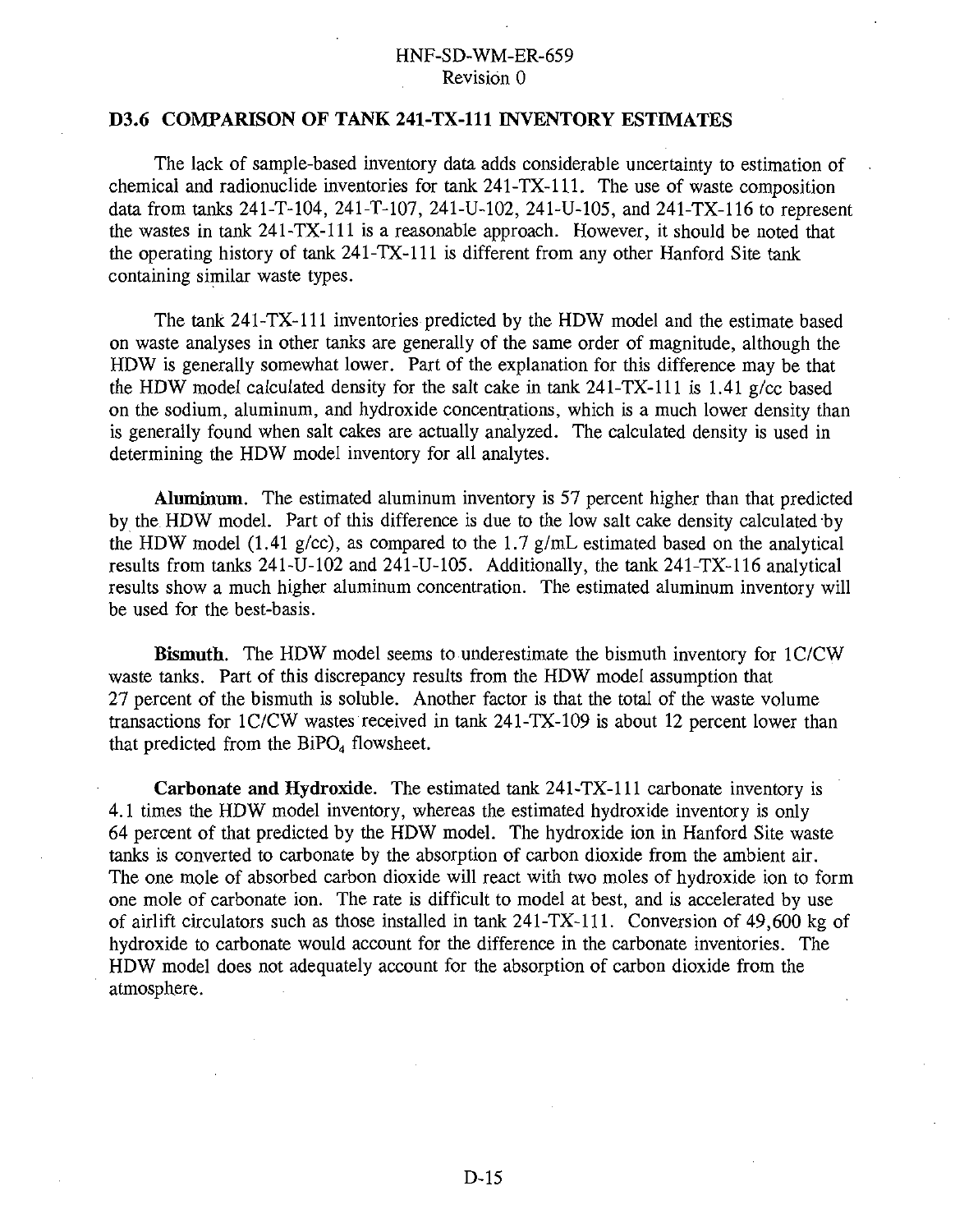**Fluorides.** The estimated fluoride inventory is about twice that predicted by the HDW model. This is likely the result of the HDW model assumptions that sodium fluoride is the only chemical compound containing fluoride and that it does not precipitate. The formation of insoluble fluoride compounds (such as sodium fluorophosphate) may be causing some fluoride to precipitate and remain in the tank.

**Iron.** The estimated iron inventory is skewed by the high iron concentration (2.4 wt%) reported for tank 241-TX-116. A later analysis of the salt cake in tank 241-TX-116 (Schulz 1980) indicated very little insoluble material. The high iron concentration is not likely for a salt cake since iron is insoluble in alkaline solutions and would not have been present in the evaporator feeds in significant concentrations. Therefore, the HDW model provides a better best basis.

**Nitrate.** The estimated nitrate inventory is twice that predicted by the HDW model. Nearly all of the nitrate is associated with the salt cake. The HDW model salt cake inventory is predicted by the Supernatant Mixing Model (SMM), and it is, therefore, difficult to determine the cause of this discrepancy. The global HDW model T2 salt cake concentrations (see Table D3-2) are very reasonable, indicating that either the problem lies within the SMM model or that some feed inputs have been missed.

**Sodium.** The predicted HDW sodium inventory is about 58 percent that predicted from data for tanks 241-T-104 and 241-T-107. The HDW model density calculated by the HDW model is 1.41 *glee,* which is about 17 percent below that normally expected for a salt cake. The global HDW model T2 salt cake sodium concentration is very reasonable (see Table D3-2). Either there is an internal problem in the SMM model calculations or some feed inputs have been missed.

**Total Hydroxide.** Once the best-basis inventories were determined, the hydroxide inventory was calculated by performing a charge balance with the valences of other analytes. In some cases, this approach requires that other analyte (e.g., sodium or nitrate) inventories be adjusted to achieve the charge balance. During such adjustments, the number of significant figures is not increased. This charge balance approach is consistent with that used by Agnew et al. (1997).

**Cesium-137 and Strontium-90.** The heat load for tank 241-TX-111 has been estimated at 6,155 BTU/h (Kummerer 1995). This corresponds to a maximum of 270,000 Ci  $^{90}$ Sr (0.0228 BTU/h/Ci<sup>90</sup>Sr) or a maximum of 382,000 Ci<sup>137</sup>Cs (0.0161 BTU/h/Ci<sup>137</sup>Cs) About 62 percent of the heat load appears to be the result of <sup>137</sup>Cs based on the estimated  $137Cs$  inventory. There is consequently a strong possibility of higher  $137Cs$  and/or  ${}^{90}Si$ inventories in tank  $241-TX-111$ . The higher  ${}^{90}Sr$  inventory estimated by the HDW model will be used as the best basis to better account for the tank heat load.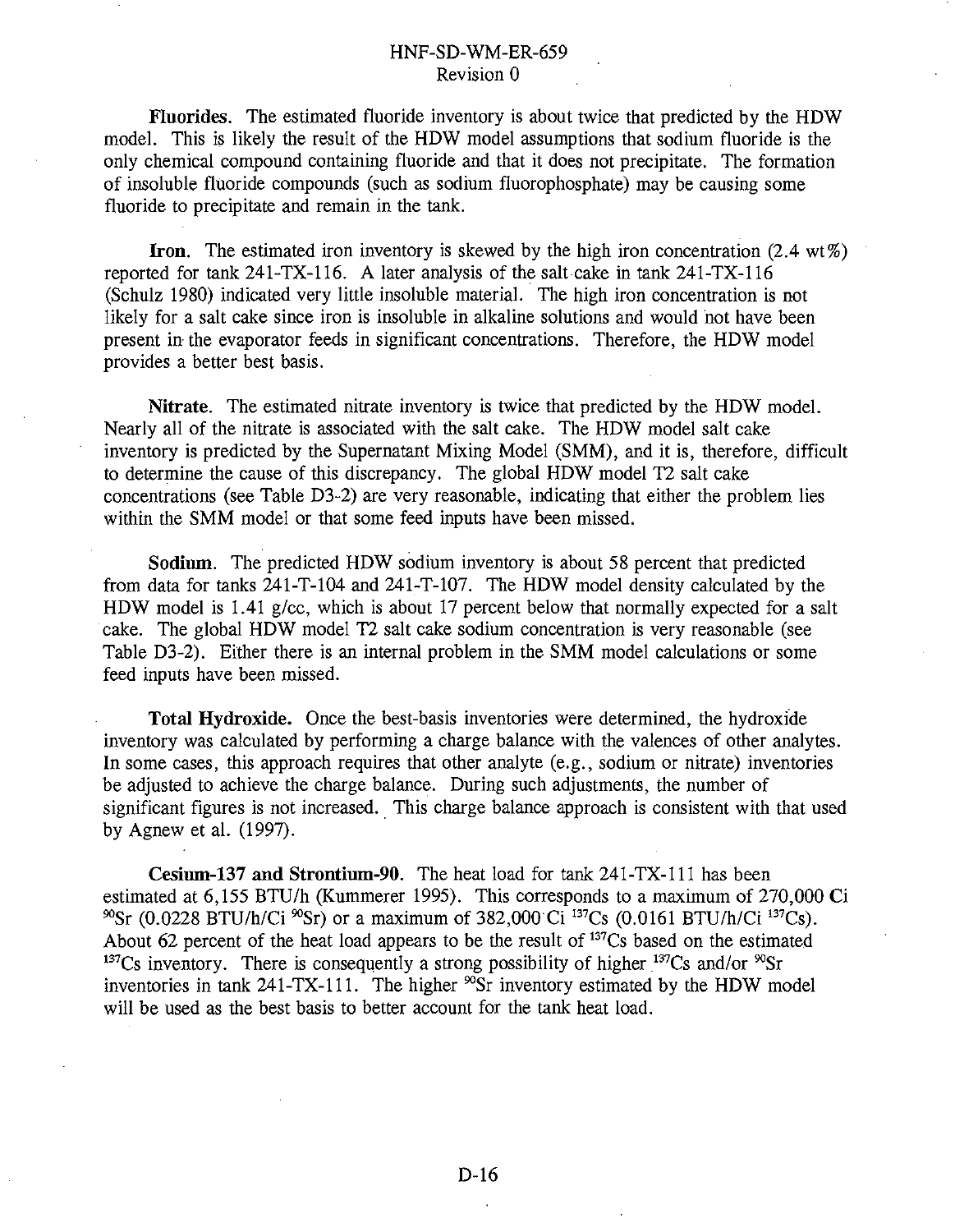#### **D4.0 DEFINE THE BEST-BASIS AND ESTABLISH COMPONENT INVENTORIES**

Information about chemical, radiological, and/or physical properties is used to perform safety analyses, engineering evaluations, and risk assessment associated with waste management activities, as well as regulatory issues. These activities include overseeing tank farm operations and identifying, monitoring, and resolving safety issues associated with these operations and with the tank wastes. Disposal activities involve designing equipment, processes, and facilities for retrieving wastes and processing them into a form that is suitable for long-term storage. Chemical and radiological inventory information are generally derived using three approaches: (1) component inventories are estimated using the results of sample analyses, (2) component inventories are predicted using the HDW model based on process knowledge and historical information, or (3) a tank-specific process estimate is made based on process flowsheets, reactor fuel data, essential material usage, and other operating data. Not surprisingly, the information derived from these different approaches is often inconsistent.

An effort is underway to provide waste inventory estimates that will serve as the standard characterization for the various waste management activities (Hodgson and LeClair 1996). As part of this effort, an evaluation of available information for tank 241-TX-lll was performed including the following:

- T Plant BiPO<sub>4</sub> reactor fuel processing to confirm 1C/CW waste volumes transferred into the tanks 241-TX-109 through 241-TX-112 cascade and to predict the quantity of resulting sludge.
- Waste transactions and operating data to confirm that salt cake was retained in tank 241-TX-lll.
- Composition data from two waste tanks (241-T-104 [DiCenso et al. 1994] and 241-T-107 [Valenzuela and Jensen 1994]) that are expected to have similar sludge compositions and three waste tanks (241-U-102 [Hu et al. 1997], 241-U-105 [Brown and Franklin 1996], and 241-TX-116 [Horton 1977]) that are expected to have similar salt cake compositions.
- An inventory estimate generated by the HDW model (Agnew et al. 1996)

Based on this evaluation, a best-basis inventory was developed. No analytical data are available for the sludge or salt cake remaining in tank 241-TX-lll because no samples have been taken. The estimated inventory was, therefore, based on the composition of the 1C/CW wastes in tanks 241-T-104 and 241-T-107 and the T2 salt cakes in tanks 241-U-102, 241-U-105, and 241-TX-116 since the wastes in these tanks have actually been analyzed. The HDW model inventories were used when no other data were available or when analytical data were suspect.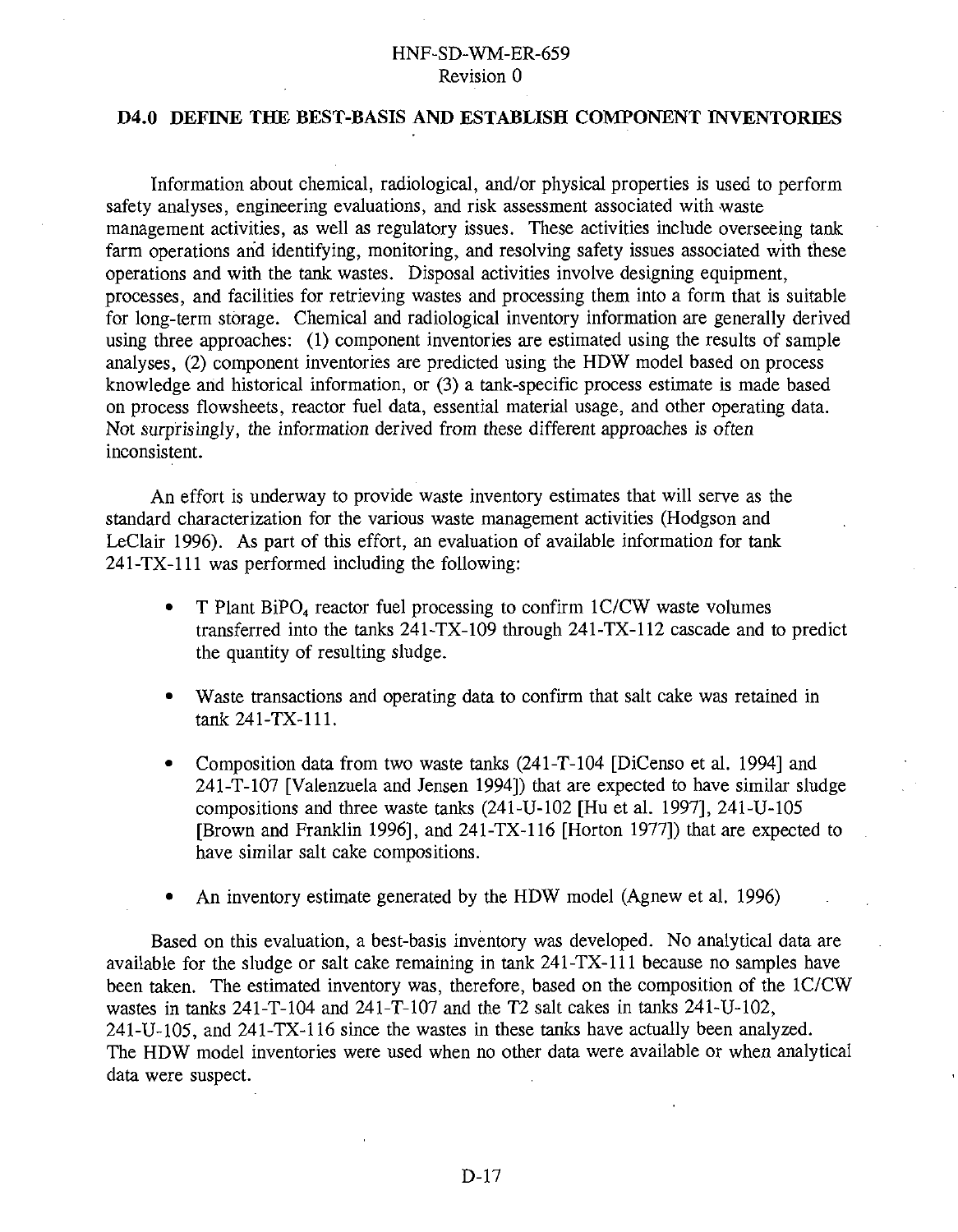The waste in tank  $241-TX-111$  consists of combined BiPO, first decontamination cycle (1C) and coating wastes generated by T Plant during processing of irradiated, aluminum-clad reactor fuel (163 kL [43 kgal]) and salt cake produced by the 241-T Evaporator (1,238 kL [327 kgal]). The 1C/CW sludge layer has been in contact with large volumes of supernates, including salt solutions with sodium hydroxide concentrations of up to 3 molar. Leaching of some sludge components may have occurred and remaining sludge may differ from that predicted from other tanks containing 1C/CW wastes. The best-basis inventory for tank 241-TX-lll is presented in Tables D4-1 and D4-2. The inventory values reported in Tables D4-1 and D4-2 are subject to change. Refer to the Tank Characterization Database (TCD) for the most current inventory values.

Best-basis tank inventory values are derived for 46 key radionuclides (as defined in Section 3.1 of Kupfer et al. 1997), all decayed to a common report date of January 1, 1994. Often, waste sample analyses have only reported  $\%S_r$ ,  $^{137}Cs$ ,  $^{239/240}Pu$ , and total uranium (or total beta and total alpha), while other key radionuclides such as  ${}^{60}Co$ ,  ${}^{99}Te$ ,  ${}^{129}I$ ,  ${}^{154}Eu$ ,  ${}^{155}Eu$ and <sup>241</sup>Am, etc., have been infrequently reported. For this reason it has been necessary to derive most of the 46 key radionuclides by computer models. These models estimate radionuclide activity in batches of reactor fuel, account for the split of radionuclides to various separations plant waste streams, and track their movement with tank waste transactions. (These computer models are described in Kupfer et al. 1997, Section 6.1 and in Watrous and Wootan 1997.) Model generated values for radionuclides in any of 177 tanks are reported in the HDW Rev. 4 model results (Agnew et al. 1997). The best-basis value for any one analyte may be either a model result or a sample or engineering assessment-based result if available. (No attempt has been made to ratio or normalize model results for all 46 radionuclides when values for measured radionuclides disagree with the model.) For a discussion of typical error between model derived values and sample derived values, see Kupfer et al. 1997, Section 6.1.10.

Best-basis tables for chemicals and only four radionuclides  $(^{90}Sr, ^{137}Cs,$  Pu and U) were being generated in 1996, using values derived from an earlier version (Rev. 3) of the HDW model. When values for all 46 radionuclides became available in Rev. 4 of the HDW model, they were merged with draft best-basis chemical inventory documents. Defined scope of work in fiscal year 1997 did not permit HDW Rev. 3 chemical values to be updated to HDW Rev. 4 chemical values.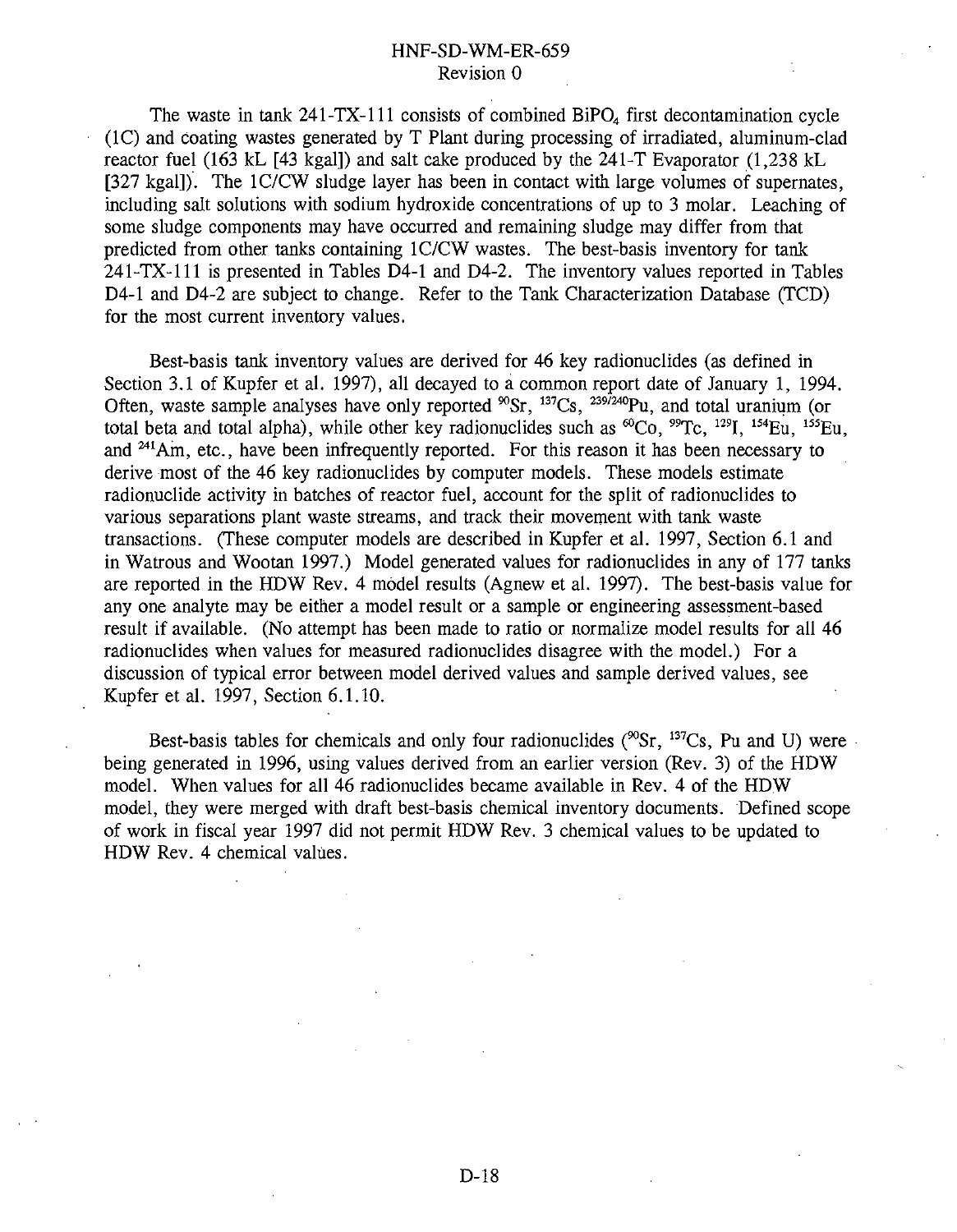| Analyte                                   | Total inventory<br>(kg) | <b>Basis</b><br>$(S, M, E, or C)^1$ | Comment                                                                                |
|-------------------------------------------|-------------------------|-------------------------------------|----------------------------------------------------------------------------------------|
| Al                                        | 61,700                  | E                                   |                                                                                        |
| Bi                                        | 3,660                   | E                                   | Concentration varies between 1C<br>wastes.                                             |
| Ca                                        | 880                     | E                                   |                                                                                        |
| C1                                        | 11,100                  | E                                   |                                                                                        |
| TIC as $CO3$                              | 116,000                 | E                                   |                                                                                        |
| $Cr$ .                                    | 2,900                   | E                                   |                                                                                        |
| F                                         | < 6,320                 | E                                   |                                                                                        |
| Fe                                        | 2,060                   | M                                   |                                                                                        |
| Hg                                        | 4.3                     | M                                   |                                                                                        |
| K                                         | 3,610                   | E                                   |                                                                                        |
| La                                        | < 74.3                  | E                                   |                                                                                        |
| Mn                                        | 530                     | E                                   |                                                                                        |
| Na                                        | 466,000                 | E                                   |                                                                                        |
| Ni                                        | 220                     | E                                   | Concentration varies significantly<br>between 1C waste tanks.                          |
| NO <sub>2</sub>                           | 66,500                  | E                                   |                                                                                        |
| NO <sub>3</sub>                           | 660,900                 | E                                   |                                                                                        |
| $\mathrm{OH_{\scriptscriptstyle{TOTAL}}}$ | 146,000                 | $\overline{C}$                      |                                                                                        |
| Pb                                        | 220                     | M/E                                 |                                                                                        |
| P as $PO4$                                | 36,000                  | E                                   | Concentration varies between 1C<br>waste tanks.                                        |
| Si                                        | 1,800                   | E                                   |                                                                                        |
| $S$ as $SO4$                              | 35,800                  | E                                   |                                                                                        |
| Sr                                        | < 125                   | E                                   | Inventory is likely to be $\lt$ 2.5 kg<br>based on maximum <sup>90</sup> Sr inventory. |
| <b>TOC</b>                                | 19,600                  | E                                   |                                                                                        |
| $\mathbf{U}_{\texttt{total}}$             | 2,820                   | M                                   | Concentration varies significantly<br>between 1C waste tanks.                          |

Table D4-1 . Best-Basis Inventory Estimates for Nonradioactive Components in Tank 241-TX-l 11 (Effective January 31 , 1997). (2 Sheets)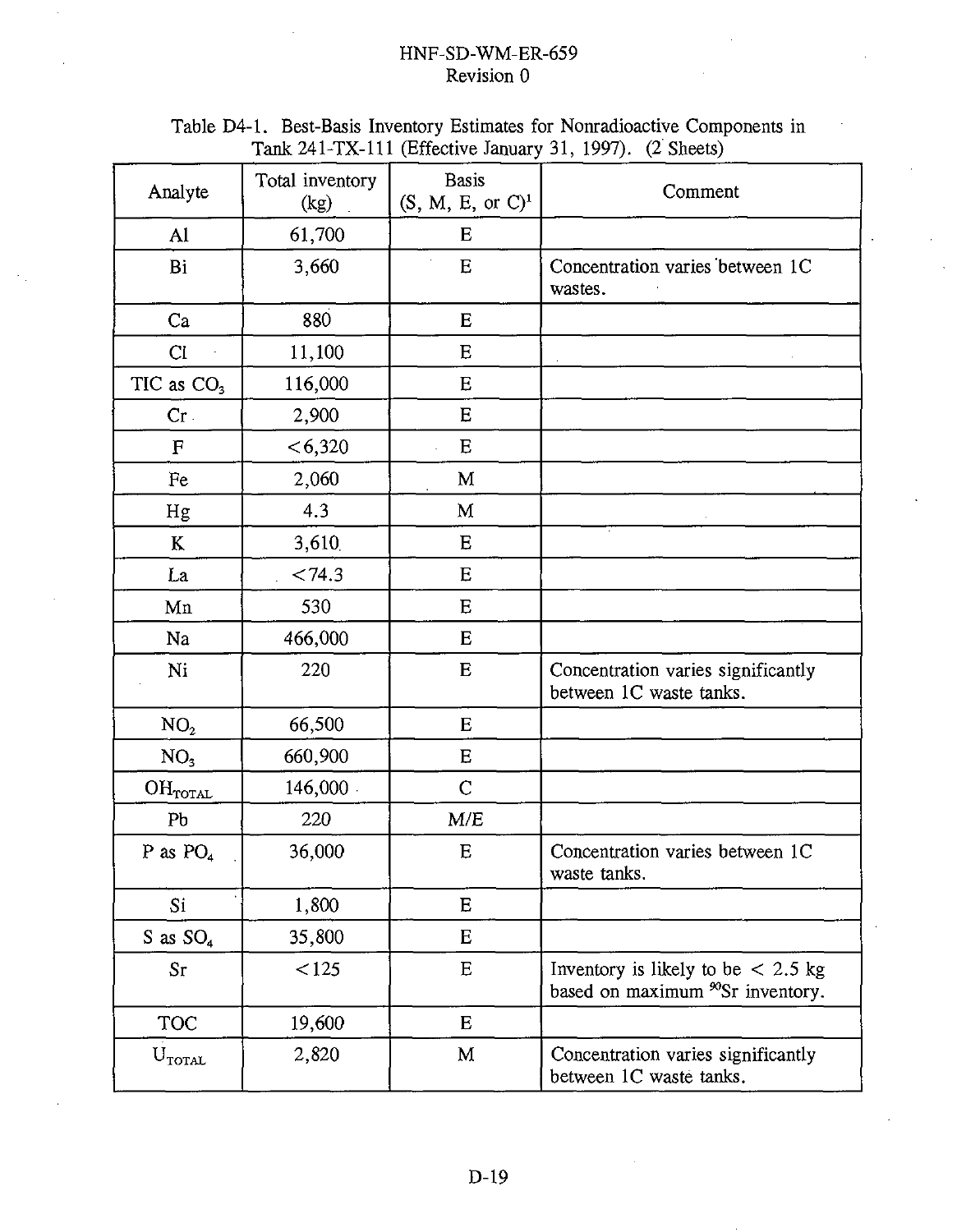Table D4-1. Best-Basis Inventory Estimates for Nonradioactive Components in Tank 241-TX-lll (Effective January 31, 1997). (2 Sheets)

| Analyte | Total inventory<br>(kg) | Basis<br>$(S, M, E, or C)^1$ | Comment |
|---------|-------------------------|------------------------------|---------|
| 7.<br>▱ | 54                      |                              |         |

'S = Sample-based

 $M =$  Hanford Defined Waste model-based, Agnew et al. (1996)

 $E =$  Engineering assessment-based

 $C =$  Calculated by charge balance; includes oxides as hydroxides, not including  $CO_3$ , NO<sub>2</sub>, NO<sub>3</sub>, PO<sub>4</sub>, SO<sub>4</sub>, and SiO<sub>3</sub>.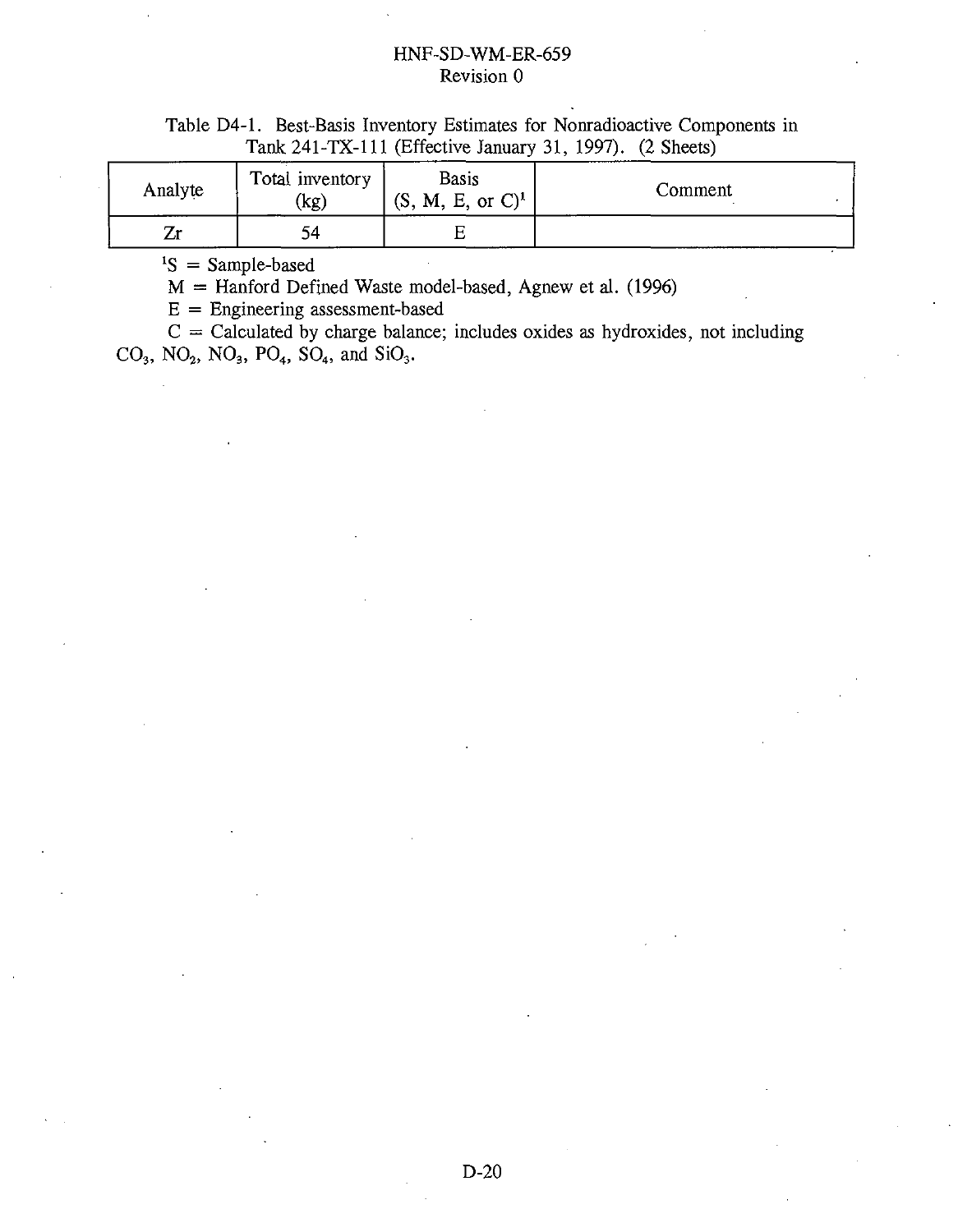÷. l,

| Table D4-2. Best-Basis Inventory Estimate f r Radioactive Components in Tank   |  |  |  |  |  |
|--------------------------------------------------------------------------------|--|--|--|--|--|
| 241-TX-111 Decayed to January 1, 1994 (Effective January 31, 1997). (2 Sheets) |  |  |  |  |  |

|                     | Total Inventory   | · Basis          |                |
|---------------------|-------------------|------------------|----------------|
| Analyte             | (Ci)              | $(S, M, or E)^1$ | Comment        |
| $\rm{^{3}H}$        | 186               | M                |                |
| $^{14}C$            | 25.8              | M                |                |
| $^{59}\rm Ni$       | 1.93              | M                |                |
| $60^{\circ}$ Co     | 29.3              | ${\bf M}$        |                |
| $^{63}\rm{Ni}$      | 189               | M                |                |
| $79$ Se             | 2.89              | M                |                |
| $^{90}$ Sr          | $1.03 E + 05$     | M                |                |
| 90Y                 | $1.03 E + 05$     | E/M              |                |
| $^{93m}\mathrm{Nb}$ | 10.3              | M                |                |
| $^{93}\mathrm{Zr}$  | 14.2              | M                |                |
| $^{99}$ Tc          | 184               | M                |                |
| $^{106}\mathrm{Ru}$ | 0.00582           | M                |                |
| 113mCd              | 73.6              | M                |                |
| 125Sb               | 128               | M                |                |
| $^{126}Sn$          | 4.36              | M                |                |
| $129$ <sup>T</sup>  | 0.354             | M                |                |
| 134Cs               | $\epsilon$<br>2.0 | ${\bf E}$        |                |
| 137mBa              | 223,000           | E                | Based on 137Cs |
| 137Cs               | 235,400           | E                |                |
| $^{151}{\rm Sm}$    | 10,200            | M                |                |
| $^{152}\mathrm{Eu}$ | 3.89              | M                |                |
| $^{154}\mathrm{Eu}$ | 507               | M                |                |
| $^{155}\mathrm{Eu}$ | 233               | M                |                |
| $^{226}\mathrm{Ra}$ | 1.34 E-04         | M                |                |
| $227$ Ac            | 8.66 E-04         | M                |                |
| $\mathrm{^{228}Ra}$ | 0.197             | M                |                |
| $^{229}\mathrm{Th}$ | 0.00456           | M                |                |
| $^{231}Pa$          | 0.00384           | M                |                |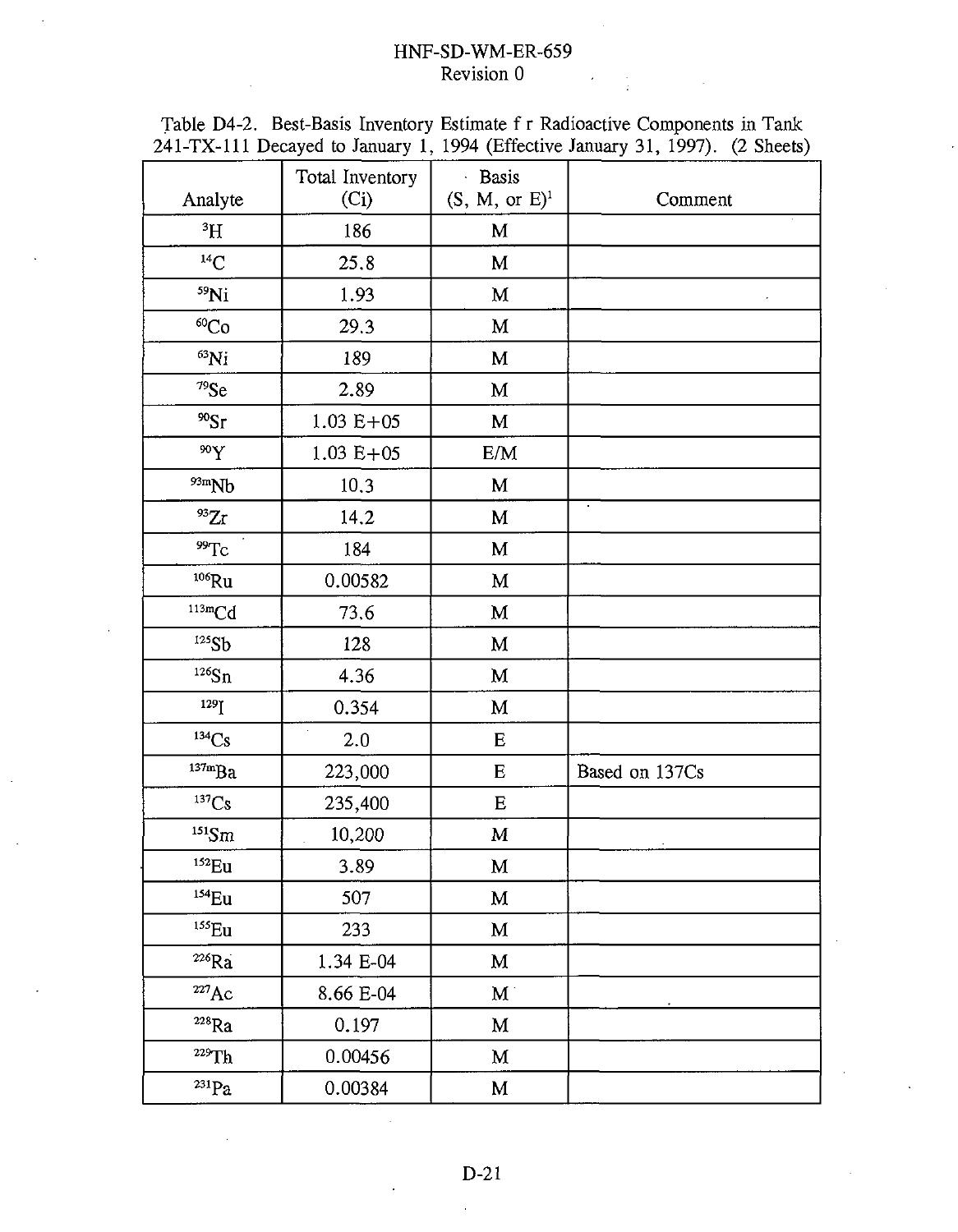|                     |                         |                                           | $2+1+1+1+1$ Decayed to sumally 1, 1994 (Directive sumally 91, 1997). (2 Sheets) |
|---------------------|-------------------------|-------------------------------------------|---------------------------------------------------------------------------------|
| Analyte             | Total Inventory<br>(Ci) | <b>Basis</b><br>(S, M, or E) <sup>1</sup> | Comment                                                                         |
| $^{232}\mathrm{Th}$ | 0.0121                  | M                                         |                                                                                 |
| 232 <sub>LJ</sub>   | 0.985                   | M                                         | $\mathcal{L}^{\mathcal{L}}$                                                     |
| 233 <sub>LJ</sub>   | 3.78                    | $\mathbf M$                               |                                                                                 |
| $234$ []            | 3.19                    | M                                         |                                                                                 |
| 235U                | 0.138                   | M                                         |                                                                                 |
| $236$ U             | 0.0509                  | M                                         |                                                                                 |
| $^{237}\mathrm{Np}$ | 0.661                   | M                                         |                                                                                 |
| $^{238}Pu$          | 1.31                    | $\cdot$ M                                 |                                                                                 |
| $^{238}\mathrm{U}$  | 3.41                    | M<br>¥                                    |                                                                                 |
| $^{239}\mathrm{Pu}$ | 52.1                    | M                                         |                                                                                 |
| $\rm ^{240}Pu$      | 8.15                    | M                                         |                                                                                 |
| $^{241}Am$          | 53.1                    | M                                         |                                                                                 |
| $\rm ^{241}Pu$      | 85.9                    | M                                         |                                                                                 |
| $\rm ^{242}Cm$      | 0.15                    | M                                         |                                                                                 |
| $^{242}\mathrm{Pu}$ | 4.71 E-04               | M                                         |                                                                                 |
| $^{243}\mathrm{Am}$ | 0.0019                  | $M$ .                                     |                                                                                 |
| $\rm ^{243}Cm$      | 0.0138                  | M                                         |                                                                                 |
| $^{244}\mathrm{Cm}$ | 0.123                   | M                                         | $\epsilon$                                                                      |

Table D4-2. Best-Basis Inventory Estimate f r Radioactive Components in Tank 241-TX-lll Decayed to January 1 1994 (Effective January 31, 1997).. (2 Sheets)

"S = Sample-based

M = Hanford Defined Waste model-based, Agnew et al. (1997)

E = Engineering assessment-based

 $NR = Not Reported.$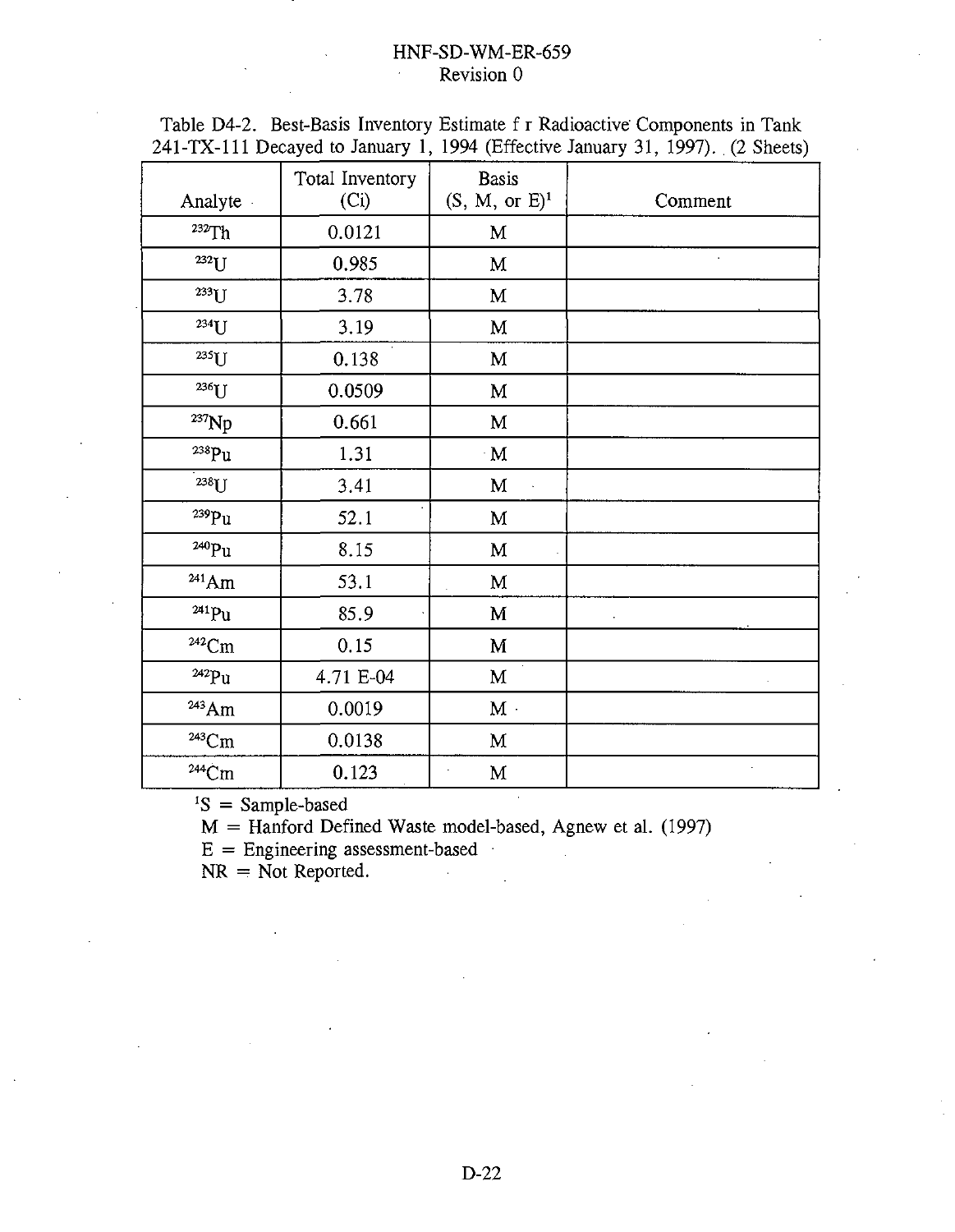#### **D5.0 APPENDIX D REFERENCES**

- Agnew, S. F., R. A. Corbin, T. B. Duran, K. A. Jurgensen, T. P. Ortiz, and B. L. Young, 1995, *Waste Status and Transaction Record Summary (WSTRS Rev. 2),* WHC-SD-WM-TI-615, -614, -669, -689, Rev. 2, Los Alamos National Laboratory, Los Alamos, New Mexico.
- Agnew, S. F., J. Boyer, R. A. Corbin, T. B. Duran, J. R. FitzPatrick, K. A. Jurgensen, T. P. Ortiz, and B. L. Young, 1996, *Hanford Tank Chemical and Radionuclide Inventories: HDWModel Rev. 3,* LA-UR-96-858, Los Alamos National Laboratory, Los Alamos, New Mexico.
- Agnew, S. F., J. Boyer, R. A. Corbin, T. B. Duran, J. R. FitzPatrick, K. A. Jurgensen, T. P. Ortiz and B. L. Young, 1997, *Hanford Tank Chemical and Radionuclide Inventories: HDW Model Rev. 4,* LA-UR-96-3860, Los Alamos National Laboratory, Los Alamos, New Mexico.
- Allen, G. K., 1977, *Salt Cake and Sludge Characterization Program 241-TX-116 Hot Test and Subsequent Cold Test Results,* RHO-CD-3, Rockwell Hanford Operations, Richland, Washington.
- Anderson, J. D., 1990, *A History of the 200 Area Tank Farms,* WHC-MR-0132, Westinghouse Hanford Company, Richland, Washington.
- Brown, T. M., and J. D. Franklin, 1996, *Tank Characterization Report for Single-Shell Tank 241-U-105,* WHC-SD-WM-ER-617, Rev. 0, Westinghouse Hanford Company, Richland, Washington.

DiCenso, A. T., L. C. Amato, J. D. Franklin, G. L. Nuttall, K. W. Johnson, and B. C. Simpson, 1994, *Tank Characterization Report for Single-Shell Tank 241-T-104,* LINF-WHE-SD-WM-ER-372, Rev. 0, Westinghouse Hanford Company, Richland, *kri* Washington.

- Ecology, EPA, and DOE, 1994, *Hanford Federal Facility Agreement and Consent Order, as amended,* Washington State Department of Ecology, U.S. Environmental Protection Agency, and U.S. Department of Energy, Olympia, Washington.
- Hanlon, B. M., 1996, *Waste Tank Summary Report for Month Ending August 31, 1996, •* WHC-EP-0182-101, Westinghouse Hanford Company, Richland, Washington.
- Hill, J. G., G. S. Anderson, and B. C. Simpson, 1995, *The Sort on Radioactive Waste Type Model: A Method to Sort Single-Shell Tanks into Characteristic Groups,* PNL-9814, Rev. 2, Pacific Northwest Laboratory, Richland, Washington.